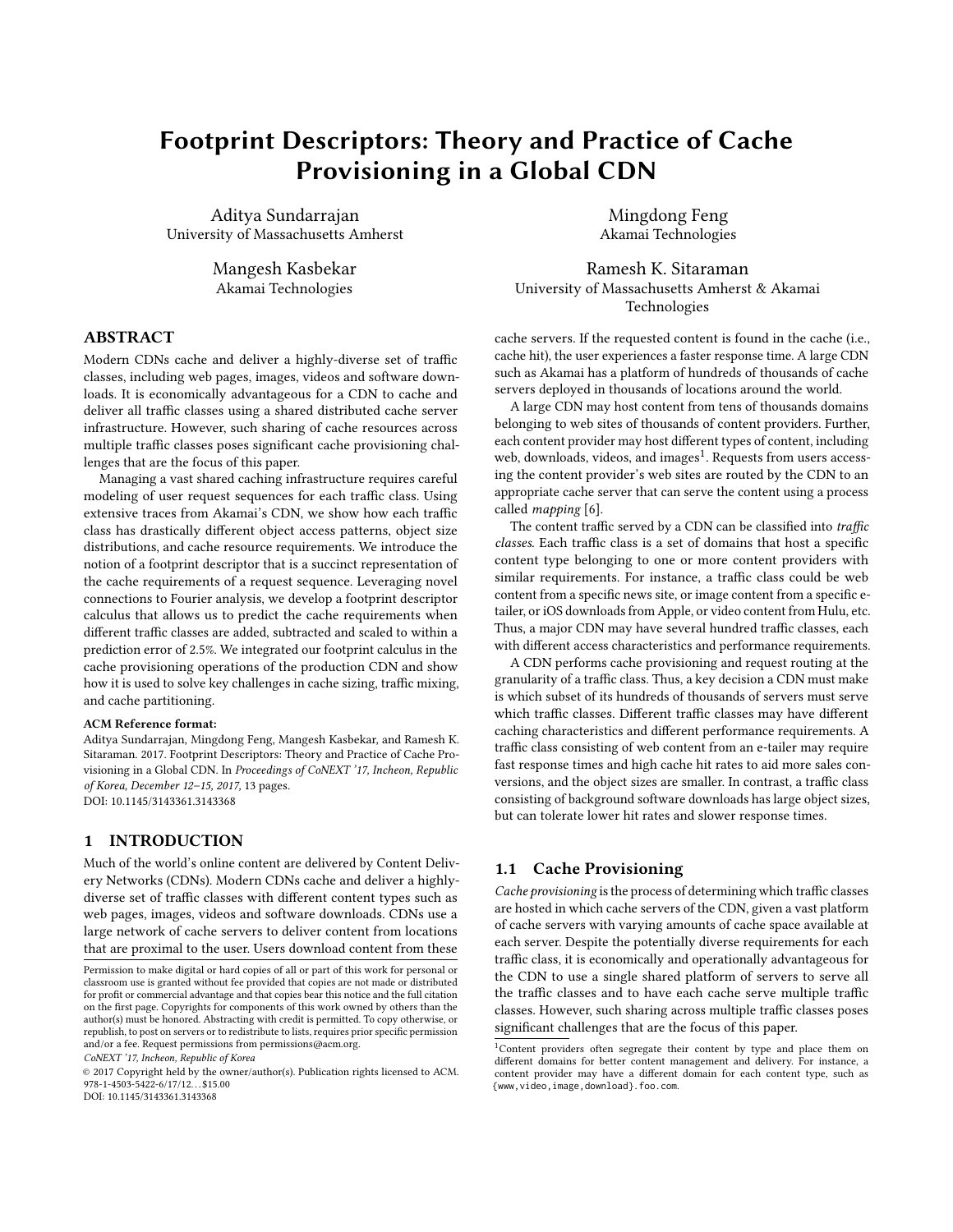Provisioning traffic classes and controlling the sharing of the available cache space between those classes to maximize cache hit rates is an important challenge with direct impact on the costperformance tradeoff of the CDN. For example, servers hosting an aggressive mix of traffic classes relative to available cache space may end up providing poor cache hit rates. This may violate the performance requirements for some classes, and raise bandwidth cost due to elevated cache-miss traffic. Conversely, servers hosting a conservative mix of traffic classes may end up underutilizing their resources, which makes the CDN buy more servers than necessary.

The goal of cache provisioning is to *model* the caching requirements of traffic classes and to *predict* the best way to assign traffic classes to cache servers, so as to optimize the use of the cache resources and provide an acceptable hit rate at a reasonable cost. To do so, the process takes as input the sizes of the caches available in servers across the CDN, and the characteristics of the request sequences for each traffic class. The process outputs the set of servers that serve each traffic class. Cache provisioning is an offline planning step but it must be performed regularly, since new traffic classes are added or removed to the system and caching characteristics of existing classes may change. Once cache provisioning is complete, its output is used by a mapping system (cf. Section [2.1\)](#page-2-0) to route the requests of each traffic class to one of the provisioned cache servers in real-time.

#### <span id="page-1-1"></span>1.2 Challenges and Contributions

The main conceptual challenges in cache provisioning and our contributions in addressing those challenges are below.

1) To provide effective cache provisioning, we need to first understand the diversity of traffic classes hosted on a modern CDN, and how they vary in terms of user request patterns, content popularity, object sizes, and caching requirements. In Section [3,](#page-2-1) we provide the first detailed characterization of traffic classes on a modern CDN.

2) The user requests for each traffic class must be modeled efficiently from the traces. While traces may contain hundreds of millions of requests, the model must be concise, and must be able to *predict* the resource-performance tradeoffs for caches that serve that traffic class. In Section [4.1,](#page-4-0) we propose the novel notion of a footprint descriptor (FD) that is computed efficiently from user request traces of that traffic class. Using footprint descriptors, we can derive the full tradeoff between cache size and hit rate for each traffic class.

3) A main goal of cache provisioning is to answer important "what-if" questions through modeling and prediction. Examples of such questions include: what would the hit rate be when multiple traffic classes are mixed together and served by a single shared cache? How should you partition a cache across multiple traffic classes, so that each class receives its target hit rate? How would the hit rates change if the traffic volume of a traffic class is increased? In Section [4.3,](#page-4-1) we develop a calculus for footprint descriptors that lets us perform addition, subtraction, and scaling operations on request sequences. The calculus lets us model, predict, and answer the key "what-if" questions that arise in the cache provisioning context. For instance, the calculus allows us to efficiently compute the footprint descriptor for a mix of traffic classes, given the footprint descriptors of each individual class in the mix.

4) Cache provisioning must be able to process and manipulate traffic class models in an efficient fashion. In Section [4.3,](#page-4-1) we show an intriguing connection to Fourier Analysis that lets us visualize and manipulate footprint descriptors. Specifically, we show how Fast Fourier Transform (FFT) can be used to transform footprint descriptors to the "frequency" domain. Analogous to how signal processing can be speeded up by using Fourier Transforms, we show how footprint descriptors can be efficiently manipulated in the frequency domain.

5) The models used in cache provisioning should provide predictions that are accurate enough to use in production CDN operations. In Section [4.5,](#page-6-0) we highlight the need for footprint descriptor calculus through simulations using traces from production servers. We also compare our predictions with hit rates from the production network and show that the prediction error is at most 2.5% in the scenarios considered. In Section [5,](#page-8-0) we show how footprint descriptors are used to solve key challenges in CDN operations.

Footprint descriptor modeling versus cache simulations. In theory, one could evaluate the hit rates of different traffic class mixes by experimentally simulating cache operations on each request trace mix. But, simulating various combinations of several hundred traffic classes for different cache sizes is unscalable and prohibitively expensive, even for an offline computation, since it must be repeated periodically (say, every few days). With our approach, the footprint descriptor is computed for each traffic class only once (Section [5.3](#page-10-0) shows how to compute FDs efficiently using a map-reduce paradigm) and traffic mixes are evaluated rapidly using footprint descriptor calculus. The power of footprint descriptors is that it needs to be computed only once for each traffic class from the voluminous traces. Various operations on traffic classes can then be performed rapidly using the calculus without costly cache simulations of traffic class mixes.

Roadmap. The rest of the paper is organized as follows. In Section [2,](#page-1-0) we provide background on cache provisioning in CDNs and how footprint descriptors fit into the complex environment of CDN operations. In Section [3,](#page-2-1) we describe the characteristics of the different traffic classes hosted on the CDN. In Section [4,](#page-4-2) we introduce the notion and develop the theory of footprint descriptors. In Section [5,](#page-8-0) we show how footprint descriptors can be used in a production setting for CDN cache operations. In Section [6](#page-11-0) we review prior work and conclude in Section [7.](#page-11-1)

## <span id="page-1-0"></span>2 BACKGROUND

A large CDN such as Akamai has a network of a few hundred thousand cache servers deployed in clusters that are located in thousands of data centers and in most major countries around the globe. In this section, we describe how the mapping, caching, and cache provisioning systems interact with each other to serve content to users. When a user accesses content using a URL (say, https://domain/path), the mapping system [\[6,](#page-12-1) [19\]](#page-12-2) is responsible for routing the user's request to a cache server that can serve the request. Note that the domain of the request belongs to a traffic class, e.g., the domain downloads1.foo.com might belong to a traffic class of software downloads from foo.com. The cache server that is picked by mapping to serve the request must host the traffic class to which the request belongs. The (offline) cache provisioning process determines which set of cache servers host each traffic class.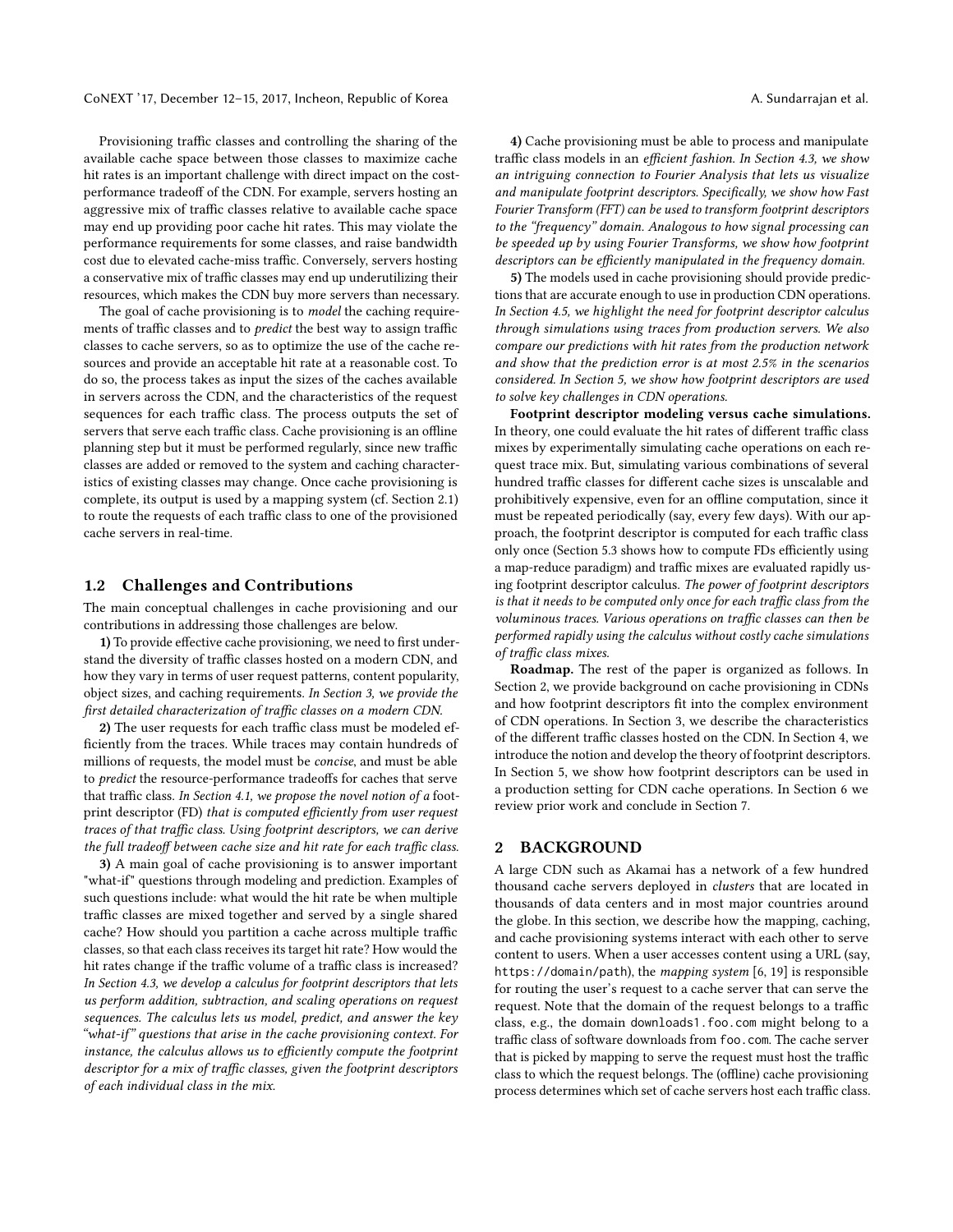Mapping uses that information to route requests in real-time to one of the servers in that set. Once the request is received by a cache server, it is served by the caching system running on that server. We provide some additional relevant details below.

#### <span id="page-2-0"></span>2.1 The Cache Provisioning Process

The cache provisioning process works in an offline fashion undertaking the complex task of periodically deciding which traffic classes are hosted on which subset of the CDN's servers. Let  ${\mathcal T}$  be the set of all traffic classes and  $N$  be the set of all cache servers of the CDN. Formally, the cache provisioning process computes a function  $\pi: \mathcal{T} \to 2^{\mathcal{N}}$ , where each traffic class  $\tau \in \mathcal{T}$  is hosted on a chosen subset of the servers  $\pi(\tau) \in 2^{\mathcal{N}}$  . The cache provisioning process should accurately predict the effects of traffic mixing under varying traffic conditions and availability of caching resources. The goal of cache provisioning is maximizing metrics that are important to the CDN, such as the aggregate hit rate of each cache server and the specific hit rates of each traffic class that it hosts.

Currently, cache provisioning in production CDNs happens in an adhoc fashion where a human operator frequently modifies the traffic class assignment  $\pi$  based on past experience, as the characteristics of traffic classes change, or when new traffic classes are added or removed, or when server clusters in data centers are deployed or deconstructed. Our goal is to develop models and prediction tools that a human operator could use to quickly answer "what-if" questions on how traffic class mixes behave when they share the same server and what hit rates each class gets individually and in aggregate. In this paper, we propose footprint descriptors that succinctly model request sequences of different traffic classes and a footprint descriptor calculus that accurately predicts the outcome of traffic mixing. We show how footprint descriptors can be used to address the complex challenges listed in Section [1.2.](#page-1-1) We also discuss many such scenarios through case studies in Section [5.](#page-8-0)

Our current work is focused on providing tools for a human operator who determines the function  $\pi$ , rather than eliminating the human operator from the cache provisioning process altogether. The holy grail of cache provisioning is to compute  $\pi$  automatically without human intervention at all. Extending footprint descriptors to such a scenario is left as future work.

Once cache provisioning is complete, the mapping system routes user requests to their appropriate servers in real time. The mapping system assigns each request for a domain in traffic class  $\tau$  to a live server in  $\pi(\tau)$  that is proximal to the user. The reader is referred to [\[6,](#page-12-1) [19\]](#page-12-2) for a more detailed description of mapping system architecture.

## 2.2 The Caching System

After the user receives a server IP from the mapping system, the user requests the content from that assigned server. Each server has a cache for storing content. If the server has the requested content in its cache (i.e, a "cache hit"), it is delivered to the user. If the content is not available in cache (i.e., a "cache miss"), the server fetches it from the content provider's origin that has the original copy of the content.

The caching system consists of hundreds of thousands of servers deployed around the world, each server implementing a content cache. The servers are heterogenous and implement caches of varying sizes. Each cache server implements a cache replacement algorithm. Most production CDNs and caching software use extensions or variants of LRU, including Akamai [\[15\]](#page-12-3), Nginx [\[17\]](#page-12-4), and Varnish [\[13\]](#page-12-5). The LRU cache replacement algorithm works as follows. When an object is accessed, it is placed in cache. If the cache is full, the least-recently-used object is evicted from cache. Our calculus models an LRU cache, though it can also be extended to a broader class of stack algorithms that satisfy the inclusion property [\[16\]](#page-12-6).

The primary metric of cache efficiency is its hit rate. Hit rate<sup>[2](#page-2-2)</sup> is the percentage of the requested bytes that were found in cache. That is, hit rate is percentage of requests for objects that were cache hits, weighted by object size. A cache hit is highly desirable, since it does not incur the additional latency of fetching the requested object from elsewhere. Thus, the user sees faster response times on a cache hit. Further, a cache hit does not incur any forward traffic to origin to fetch the content, reducing the "midgress" traffic costs for the CDN [\[21\]](#page-12-7). Another key goal of a CDN is to decrease the traffic on the origin site, since it reduces the operating costs for the content provider. A measure of that goal is the origin offload factor, which is simply the ratio of the content traffic served to users and the content traffic served by origin. It is easy to see that the origin offload is simply  $1/(1 - hit rate)$ , i.e., the offload increases with hit rate. Thus, from multiple perspectives, a key goal of a CDN operator is to optimize the cache hit rates for each server and for each of the traffic classes that it hosts.

## <span id="page-2-1"></span>3 TRAFFIC CLASS CHARACTERISTICS

Each domain hosted on the CDN can be thought of generating a request sequence that consists of users requesting content from that domain. A domain also belongs to a traffic class, where each traffic class is a set of domains from a set of similar content providers, usually serving a specific content type. A request sequence for a traffic class is simply a sequence of requests received for some domain within that class. The major traffic classes in a modern CDN have content types that are either web sites, videos, images, or downloads. A large CDN may host tens of thousands of domains from thousands of content providers that form several hundred traffic classes. The main challenge in cache provisioning is the diversity of access patterns, object sizes, and resource requirements across different traffic classes.

## 3.1 Trace Collection

To illustrate this diversity of traffic classes in a quantitative fashion, we collected extensive traces from Akamai's production CDN for four representative traffic classes from 2 production cache servers in Akamai's CDN. The data set contains anonymized logs of content accessed by end-users. Each line in the production trace corresponds to a single request and contains a timestamp, the requested URL (anonymized), and the size of the object.

The four representative traffic classes each represent a major content type: web, downloads, videos and images. The web request trace is for HTML objects and associated objects such as css and

<span id="page-2-2"></span> $^2 \mathrm{This}$  is also called the byte hit rate. There is another notion of hit rate called the object hit rate which is the percentage of requests that were found in cache. In this paper, we only focus on byte hit rates, though our work easily extends to object hit rates.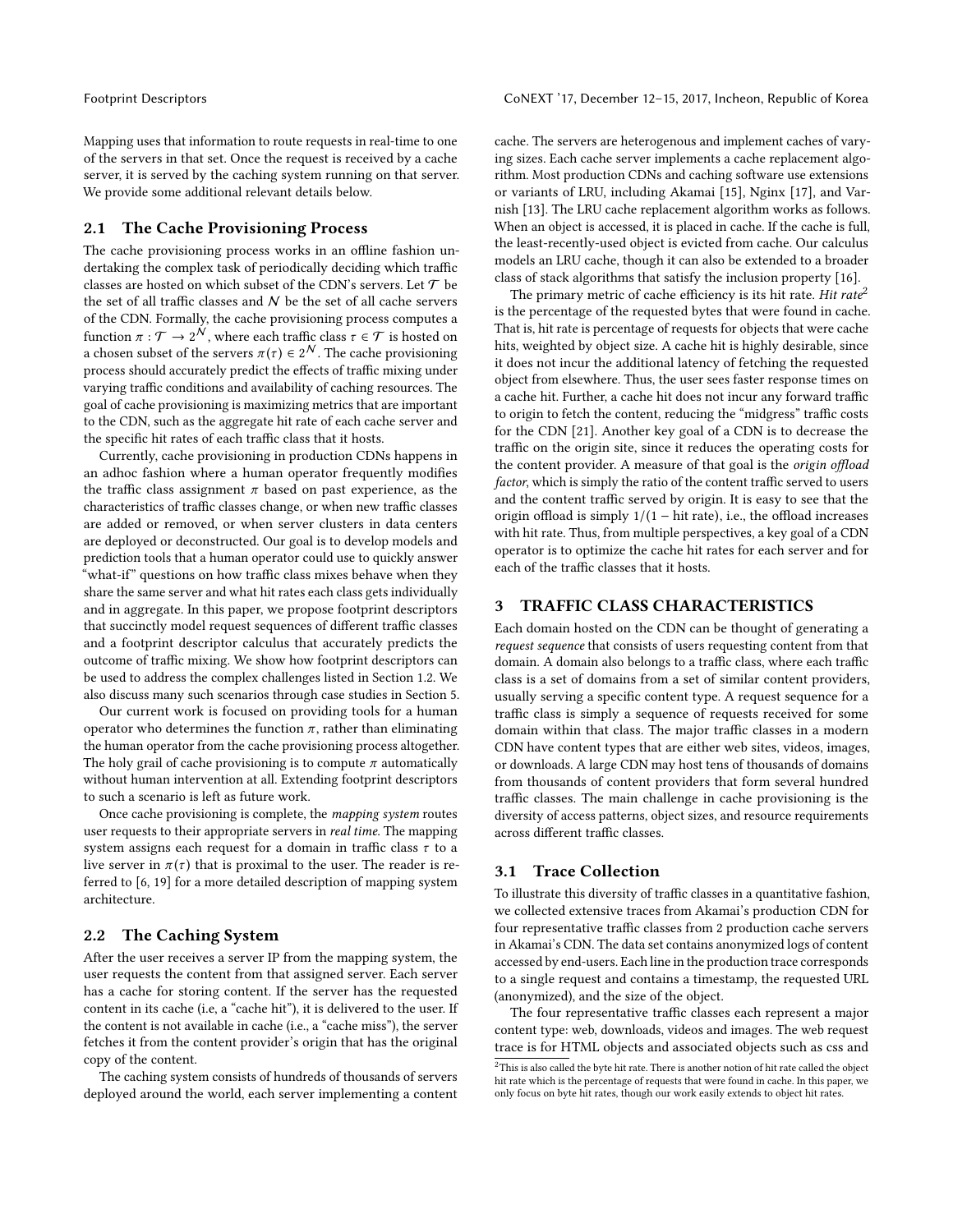javascript files. The downloads request trace contains predominantly large objects consisting of software updates from a content provider. The image trace contains images embedded in web pages. The video trace contains video-on-demand (VOD) objects. Typically the objects belonging to the download and video traffic classes are several GB in size. But, in our traces these objects are smaller because a CDN fragments such large files to smaller chunks to avoid caching the entire object. CDNs typically cache only the byte-range that is requested and a few extra bytes, anticipating future requests (spatial locality). Videos are normally served in chunks that correspond to a few seconds of the video. Hence, CDNs typically only cache those chunks that are requested to avoid polluting the cache with content that has not been requested.

We collected the web and download traces from one production server and the image and video traces from the other production server. The characteristics of these traces are described in Table [1.](#page-3-0) We also collected additional web, download, image and video traces from two more servers to evaluate the accuracy of our cache models. These traces are described in Section [4.5.](#page-6-0)

<span id="page-3-0"></span>

| Traffic class    | Web   | Download | Image | Video |
|------------------|-------|----------|-------|-------|
| Length of trace  | 2.5   | 2.5      | 3.5   | 3.5   |
| $\frac{days}{9}$ |       |          |       |       |
| Arrival<br>rate  | 520   | 77       | 52    | 57    |
| $(\text{req/s})$ |       |          |       |       |
| Traffic volume   | 333.0 | 216.5    | 8.4   | 361.5 |
| (Mbps)           |       |          |       |       |
| Object<br>count  | 10.3  | 0.7      | 1.3   | 6.1   |
| (millions)       |       |          |       |       |
| Average object   | 0.21  | 2.32     | 0.03  | 1.53  |
| size (MB)        |       |          |       |       |

Table 1: Characteristics of the chosen traffic class traces.

## 3.2 Analysis of Traffic Classes

We compare and contrast the four chosen traffic classes based on their popularity distribution, object size distribution and cache hit rate. Figure [1](#page-3-1) shows the popularity distribution of each traffic class. For our download traffic class, we see that 92% of all requests are for only 10% of the objects. For our web traffic class, 87% requests are for 10% of the objects. Both of these traffic classes have a long tail of popularity, indicating the presence of a large amount of unpopular content. For our image traffic class, 90% requests are for 30% of the objects. The footprint of a set of objects is the total bytes that need to be stored in cache to serve those objects from cache. From the traces we collected, we observe that we can achieve a high cache hit rate with a small footprint for our image class due to smaller object sizes. Finally, 90% of the requests in our video class are for 65% of the requested objects (i.e. requested video chunks), indicating that a larger footprint needs to be cached to achieve a good hit rate.

Figure [2](#page-3-2) shows the CDF of the object size distribution for each traffic class. The x-axis is shown in log scale for clarity. In general, we see that the image and web traffic classes have predominantly small objects and both the download and video traffic classes have predominantly large objects. The extreme variability in object sizes across traffic classes makes it challenging to manage cache

<span id="page-3-1"></span>

Figure 1: Popularity distribution of the 4 traffic classes.

<span id="page-3-2"></span>

<span id="page-3-3"></span>Figure 2: Object size distribution of the 4 traffic classes.





resources across the CDN because different traffic classes require different amounts of cache space to achieve the same hit rate.

We compare the cache hit rate of the different traffic classes in Figure [3](#page-3-3) by plotting their hit rate curves (HRCs) which gives the hit rate as a function of cache size. These hit rate curves were derived using footprint descriptors as shown in Section [4.2.](#page-4-3) The x-axis is shown in log scale for clarity. Note that we need a relatively smaller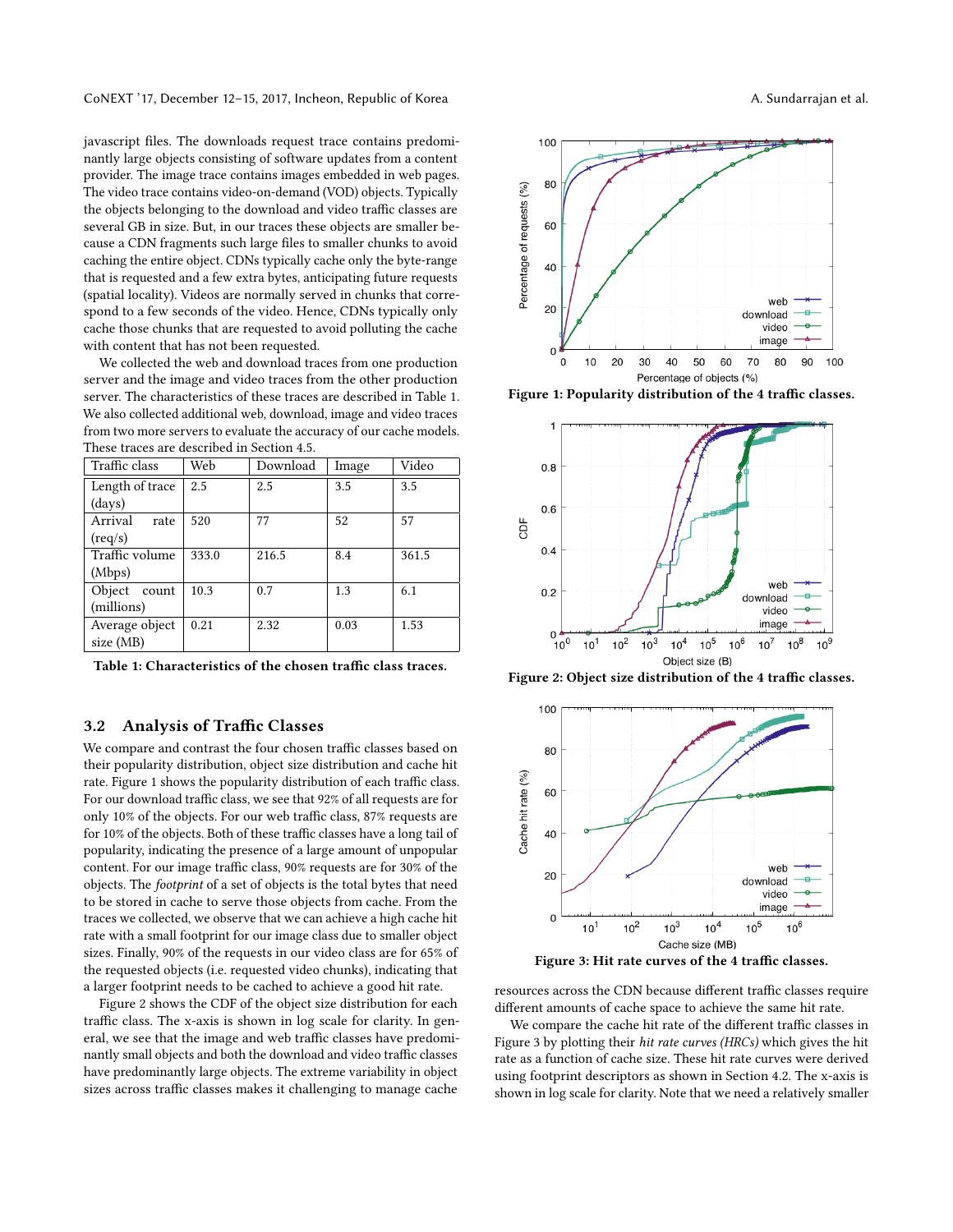cache to achieve a large cache hit rate for the image traffic class, when compared to the video traffic class which needs a much larger cache for the same hit rate. For example, to achieve a hit rate of 60%, the image class requires a cache space of about 2 GB, whereas the video class requires a cache space of about 1 TB.

The extreme variability in popularity, object size and caching performance highlights the importance of efficient cache provisioning when caching content belonging to different classes in a shared server. Note that two traffic classes of the same content type but different content providers may have different access characteristics and performance requirements. Thus, cache provisioning is done on a per-traffic-class basis, rather than on content types.

#### <span id="page-4-2"></span>4 THEORY OF FOOTPRINT DESCRIPTORS

We now describe a concise space-time representation of a traf fic class called footprint descriptor (FD) and derive a calculus for evaluating traffic mixes. Let  $\rho$  be a *request sequence*  $\langle r_1, r_2, \cdots r_n \rangle$ , corresponding to a traffic class  $\tau$ , where each request  $r_i$  represents a user requesting an object belonging to that traffic class. Each request  $r_i$  has associated with it the timestamp  $t_i$  when the request was made, a unique identifier  $id_i$  of the object (such as its URL), and the size of the object  $s_i$ . We denote a subsequence  $\rho'$  of  $\rho$  to be the sequence of consequence  $\left(r, r, \ldots, r\right)$  of a for some the sequence of consecutive requests  $\langle r_i, r_{i+1}, \cdots, r_j \rangle$  of  $\rho$ , for some  $i \leq i$ . We call  $\alpha'$  a reuse subsequence if the same object is accessed  $i \leq j$ . We call  $\rho'$  a reuse subsequence if the same object is accessed in the first and last request of the subsequence, but is not accessed elsewhere in  $\rho'$ . It is known that reuse subsequences have great significance in evaluating caching properties in other contexts [\[16\]](#page-12-6). They play an important role in FDs and their calculus as well.

#### <span id="page-4-0"></span>4.1 Footprint Descriptors (FD)

A typical request stream  $\rho$  may have tens of millions of requests. We would like to efficiently summarize the attributes of  $\rho$  using the notion of a footprint descriptor FD, so that we may answer questions regarding the cacheability of  $\rho$  using FD. To that end, we define the footprint descriptor FD of  $\rho$  as the tuple  $\langle \lambda, P^r(s,t), P^a(s,t) \rangle$ , where  $\lambda$  is the traffic volume (in bits requested per second),  $P^r(s,t)$  is the reuse-sequence descriptor function and  $P^q(s,t)$  is the all-sequence reuse-sequence descriptor function, and  $P^a(s,t)$  is the all-sequence<br>descriptor function. We describe each component of ED below. descriptor function. We describe each component of FD below.

1) The traffic volume  $\lambda$  is the average number of bits requested per second in the request sequence  $ρ$ . For a sequence  $ρ$  with *n* requests, the traffic volume  $\lambda = (\sum_i b_i)/(t_n - t_1)$ , where  $b_i$  denotes the number of hits requested by the *i*<sup>th</sup> request and *t*, denotes the the number of bits requested by the  $i^{th}$  request and  $t_i$  denotes the time of the i<sup>th</sup> request time of the  $i^{th}$  request.

2) The reuse-sequence descriptor  $P^r(s,t)$  is a "space-time" de-<br>intion of the reuse-subsequences of of the a In particular it scription of the reuse-subsequences  $\rho'$  of the  $\rho$ . In particular, it provides the joint probability distribution of the unique bytes s and the duration t for reuse subsequences  $\rho'$  of  $\rho$ . The unique bytes s accessed in  $\rho'$  is simply the sum of the sizes of all the unique objects requested in  $\rho'$ . The duration of t of  $\rho'$  is the difference in timestamps of the first and the last request in  $\rho'$ . Then,  $P^r(s,t)$  is the probability that sumique bytes of content is requested in is the probability that s unique bytes of content is requested in some reuse sequence  $\rho'$  of duration t. Given a request sequence  $\rho$ ,  $P^{r}(s,t)$  can be estimated by enumerating all its reuse sequences  $\rho'$ <br>and tallying its unique bytes s and duration t. Note that the unique and tallying its unique bytes  $s$  and duration  $t$ . Note that the unique bytes and duration on the first access of any object is infinity. This accounts for the cold cache miss rate.

Footprint Descriptors CoNEXT '17, December 12–15, 2017, Incheon, Republic of Korea

3) The all-sequence footprint descriptor  $P^a(s,t)$  computes a sim-<br>r statistic, but using any subsequence of o i.e., of is not necessary ilar statistic, but using any subsequence  $\rho'$  of  $\rho$ , i.e.,  $\rho'$  is not necessarily a reuse subsequence and the first and last request of  $\rho'$ can be arbitrary.  $P^a(s,t)$  is the probability that s unique bytes of content is requested in some subsequence of of duration t. Given a content is requested in some subsequence  $\rho'$  of duration t. Given a request sequence  $\rho$ ,  $P^a(s,t)$  can be estimated by enumerating all<br>its subsequences  $\rho'$  and tallying the unique bytes s and duration t its subsequences  $\rho'$  and tallying the unique bytes s and duration t.

## <span id="page-4-3"></span>4.2 Estimating cache properties from footprint descriptors

A footprint descriptor FD is a succinct representation of a request sequence that allows us to predict the hit rate performance that can be achieved for that sequence. We now show that the hit rate curve (HRC) of a request sequence can be derived from its FD in the context of the commonly-implemented Least-Recently-Used (LRU) caching algorithm. Most production CDNs use extensions of LRU, including Akamai [\[15\]](#page-12-3).

<span id="page-4-6"></span>THEOREM 4.1. The hit rate curve  $HRC(s)$  for a request sequence  $ρ$  is a function that provides the hit rate achieved for  $ρ$  by an LRU cache of size s. The function  $HRC(s)$  can be computed from the reusesequence descriptor  $P^r(s,t)$  as follows.

$$
HRC(s) = \sum_{s' \leq s} \sum_{t} P^{r}(s', t).
$$

PROOF. Let  $\rho' = \langle r_i, r_{i+1}, \dots, r_j \rangle$  be a reuse sequence of the re-<br>est sequence  $\rho$ . That is  $r_i$  and  $r_j$  are consecutive requests for the quest sequence  $\rho$ . That is,  $r_i$  and  $r_j$  are consecutive requests for the same object. For any cache of size s that uses LRU, the request  $r_i$ experiences a cache hit if and only if the unique bytes requested in  $\rho'$  is at most s, i.e., if the unique bytes is more than s the object requested by  $r_i$  that enters the cache will get evicted by the time the next request for the same object arrives at  $r_j$ . Thus, the hit rate  $HPC(s)$  is simply the probability that a ray a sequence has unique  $HRC(s)$  is simply the probability that a reuse sequence has unique bytes that is at most s, which in turn equals  $\Sigma$  $\sqrt{2s}$  $\sum_t P^r(s',t)$ .  $\Box$ 

Besides LRU, the above theorem can be extended to other stack algorithms using the well-known relationship between unique bytes in a reuse sequence (called the stack distance) and hit rate [\[16\]](#page-12-6).

#### <span id="page-4-1"></span>4.3 A Calculus of Footprint Descriptors

The power of footprint descriptors is that it can support operations on request sequences that are important for cache provisioning. We present three key operations, addition, subtraction, and scaling. In Section [5,](#page-8-0) we show key applications of these operations in cache provisioning in the production network.

<span id="page-4-5"></span>4.3.1 Addition. Let  $\rho_1$  and  $\rho_2$  be two request sequences that are independent and share no common objects<sup>[3](#page-4-4)</sup>. The addition operator  $\oplus$  can be applied to the two sequences to obtain a new sequence  $\rho$ which we represent as  $\rho = \rho_1 \oplus \rho_2$ . Request sequence  $\rho$  is obtained by interleaving  $\rho_1$  and  $\rho_2$  in accordance with the time stamp for the requests. We now show how the footprint descriptor  $FD =$  $\langle \lambda, P^r, P^a \rangle$  for  $\rho$  can be derived from the footprint descriptor  $FD_1 = \lambda \cdot P^r P^a \setminus \text{for } \rho_1 \text{ and } FD_2 \text{ for } \rho_2 = \lambda \cdot P^r P^a$  $\langle \lambda_1, P_1^r, P_1^a \rangle$  for  $\rho_1$  and  $FD_2$  for  $\rho_2 = \langle \lambda_2, P_2^r, P_2^a \rangle$ .

<span id="page-4-4"></span> $\overline{3}$ The assumption that two traffic classes share no common objects is reasonable in practice, since the objects belong to different domains from possibly different content providers. Such objects are treated as being different by the caching system.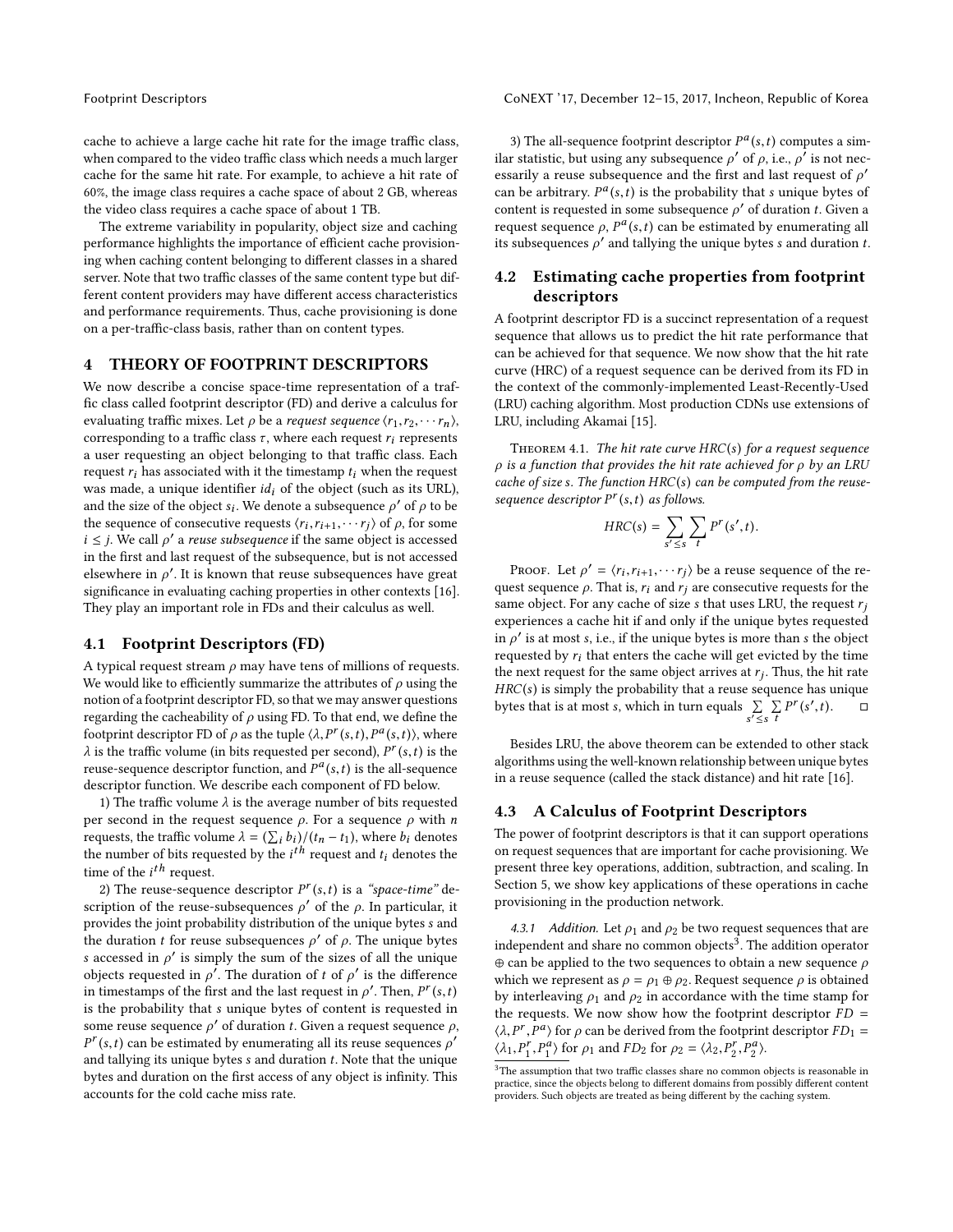The traffic volume  $\lambda$  of  $\rho$  is simply the sum of the traffic volumes of  $\rho_1$  and  $\rho_2$ , i.e.,

<span id="page-5-0"></span>
$$
\lambda = \lambda_1 + \lambda_2 \tag{1}
$$

To compute the descriptor functions, we introduce some notation. Given a descriptor function  $P(s, t)$ , let  $P(s | t)$  denote the conditional probability of unique bytes s given time duration  $t$  and let  $P(t)$ denote the marginal distribution, i.e.,  $P(t) = \sum_{s} P(s, t)$ . Thus,

<span id="page-5-1"></span>
$$
P(s,t) = P(s \mid t)P(t). \tag{2}
$$

The key observation of our calculus is that when two request sequences are combined, i.e.,  $\rho = \rho_1 \oplus \rho_2$ , and we examine a subsequence  $\rho'$  of  $\rho$  of duration t with s unique bytes, the unique bytes s in  $\rho'$  either come from  $\rho_1$  or  $\rho_2$ . Since the  $\rho_1$  and  $\rho_2$  have non-overlapping sets of objects, some  $s_1$  come from  $\rho_1$  and the remaining  $s - s_1$  must come from  $\rho_2$ . Thus, to compute a descriptor function  $P(s | t)$  for  $\rho$  from the descriptor functions  $P_1(s | t)$  and  $P_2(s \mid t)$  for  $\rho_1$  and  $\rho_2$  respectively, we can use the convolution operator to enumerate and add up the probabilities of all possible ways of obtaining  $s_1$  unique bytes from  $\rho_1$  and the remaining  $s - s_1$ unique bytes from  $\rho_2$ . That is,

<span id="page-5-2"></span>
$$
P(s | t) = P_1(s | t) * P_2(s | t)
$$
  
= 
$$
\sum_{s_1=0}^{s} P_1(s_1 | t) P_2(s - s_1 | t).
$$

Using this observation, we now compute  $P^r(s | t)$  of  $\rho$  from  $\langle P_1^r(s \mid t), P_1^a(s \mid t) \rangle$  of  $\rho_1$  and  $\langle P_2^r(s \mid t), P_2^a(s \mid t) \rangle$  of  $\rho_2$  as follows. Let  $\rho'$  be a reuse sequence of  $\rho$ , i.e., the first and the last request of  $\rho'$ <br>is for the same object. Let  $\rho'$  have sumique bytes and duration t.  $\rho'$ is for the same object. Let  $\rho'$  have s unique bytes and duration t.  $\rho'$ can be broken up into two subsequences  $\rho'_1$  of  $\rho_1$  and  $\rho'_2$  of  $\rho_2$ . With probability  $\frac{\lambda_1}{\lambda_1 + \lambda_2}$  the first (and, last) request of  $\rho'$  is derived from  $\rho_1$ . That is,  $\rho'$  is composed of a reuse sequence  $\rho'_1$  and an arbitrary  $\rho_1$ . sequence  $\rho_2'$ . Similarly, with probability  $\frac{\lambda_2}{\lambda_1 + \lambda_2}$ ,  $\rho'$  is composed of a between  $p_2$ . Summary, while probability  $\lambda_1 + \lambda_2$ ,  $p$  is such reuse sequence  $p_2'$  and an arbitrary sequence  $p_1'$ . Thus,

$$
P^{r}(s \mid t) = \frac{\lambda_{1}}{\lambda_{1} + \lambda_{2}} \left( P_{1}^{r}(s \mid t) * P_{2}^{a}(s \mid t) \right) + \frac{\lambda_{2}}{\lambda_{1} + \lambda_{2}} \left( P_{1}^{a}(s \mid t) * P_{2}^{r}(s \mid t) \right), \tag{3}
$$

where ∗ denotes the convolution operator.

We can also compute  $P^a(s \mid t)$  from  $P_1^a(s \mid t)$  and  $P_2^a(s \mid t)$ . The computation is analogous to the above, except that  $\rho'$  can be an arbitrary sequence of  $\rho$ , not necessarily a reuse sequence. Since  $\rho'$  is composed of two arbitrary subsequences of  $\rho_1$  and  $\rho_2$ , our computation involves only one convolution below.

<span id="page-5-3"></span>
$$
P^{a}(s \mid t) = P_{1}^{a}(s \mid t) * P_{2}^{a}(s \mid t).
$$
 (4)

Note that the convolution operator ∗ arises naturally in our calculus, allowing us to leverage the powerful tools of Fourier analysis for the efficient computation of footprint descriptors. Putting to-gether Equations [1,](#page-5-0) [2,](#page-5-1) [3,](#page-5-2) and [4](#page-5-3) above, we can compute the FD of  $\rho$ from the FDs of  $\rho_1$  and  $\rho_2$  as we show in more detail in Algorithm [1.](#page-5-4)

Time Complexity. We can use Fourier analysis to speedup the computation of the addition operation. Let  $S$  and  $T$  be the maximum value buckets for  $s$  and  $t$  respectively. The addition operation can be performed in  $O(TS \log S)$  time, since we need to perform 3 convolution operations in total for Equations [3](#page-5-2) and [4](#page-5-3) for every

#### <span id="page-5-4"></span>Algorithm 1 Addition algorithm

**Input:**  $FD_1 = \langle \lambda_1, P_1^r, P_1^a \rangle, FD_2 = \langle \lambda_2, P_2^r, P_2^a \rangle, S$  and T be the buckets for a and t respectively. for s and t respectively

**Output:**  $FD = \langle \lambda, P^r, P^a \rangle$ 1:  $\lambda = \lambda_1 + \lambda_2$ 2: for all  $t \in T$  do<br>3:  $P^{r}(t) = \frac{\lambda_1}{\lambda_1 + \lambda_2}$ 3:  $P^{r}(t) = \frac{\lambda_{1}}{\lambda_{1} + \lambda_{2}} P_{1}^{r}(t) + \frac{\lambda_{2}}{\lambda_{1} + \lambda_{2}} P_{2}^{r}(t)$ 4:  $P^a(t) = \frac{\lambda_1}{\lambda_1 + \lambda_2} P_1^a(t) + \frac{\lambda_2}{\lambda_1 + \lambda_2} P_2^a(t)$ <br>5. **for all**  $s \in S$ **do** 5: **for all**  $s \in S$  **do**<br>6:  $P^r(s \mid t) = -$ 6:  $P^r(s \mid t) = \frac{\lambda_1}{\lambda_1 + \lambda_2} \left( \frac{\lambda_1}{\lambda_2} \right)$  $P_1^r(s | t) * P_2^a(s | t)$  $+\frac{\lambda_2}{\lambda_1+\lambda_2}\left(P_1^a(s\mid t)*P_2^r(s\mid t)\right)$ 7:  $P^{r}(s, t) = P^{r}(s | t)P^{r}(t)$ <br>
P<sup>r</sup>(s, t) =  $P^{a}(s | t)P^{a}(t)$ <br>
P<sub>a</sub> 8:  $P^a(s | t) = P_1^a(s | t) * P_2^a(s | t)$ <br>
0.  $P^a(s | t) = P_a^a(s | t) P^a(t)$ 9:  $P$  $a(s, t) = P^a(s | t)P^a(t)$ 

value of t, where each convolution takes  $O(S \log S)$  time using Fast Fourier Transform algorithm (FFT) and t takes on T values.

Inferring the individual hit rates of  $\rho_1$  and  $\rho_2$  after addi**tion.** Let the hit rate curves  $HRC'_1(s)$  and  $HRC'_2(s)$  represent the post-addition individual hit rate curves of  $\rho_1$  and  $\rho_2$  within  $\rho_1 \oplus \rho_2$ , i.e.  $HRC'_i(s)$  is the post-addition hit rate of  $\rho_i$  when the traffic mix occupies cache capacity s. Then,  $HRC'_1(s)$  and  $HRC'_2(s)$  can be computed as follows.

<span id="page-5-6"></span>
$$
HRC'_{1}(s) = \sum_{s' \leq s} \sum_{t} P^{r}(s' \mid t)P_{1}(t).
$$

$$
HRC'_{2}(s) = \sum_{s' \leq s} \sum_{t} P^{r}(s' \mid t)P_{2}(t).
$$
 (5)

<span id="page-5-7"></span>4.3.2 Subtraction. The subtraction operation models the cache provisioning operation of removing some traffic classes from the list of traffic classes served by a cache server. The result of that operation is that the request stream corresponding to those traffic classes are subtracted out. Given a request sequence  $\rho_1$  that is a subsequence of  $\rho$ , we define  $\rho_2 = \rho \ominus \rho_1$  to be the sequence obtained when the requests of  $\rho_1$  are removed from  $\rho$ . We show how the FD of the resultant sequence  $\rho_2$  can be obtained from the FDs for  $\rho$ and  $\rho_1$ . Note that we relate the request streams with the addition operator, i.e.,  $\rho = \rho_1 \oplus \rho_2$ . Thus, the FD of  $\rho_2$  can be computed by simply "inverting" Equations [1,](#page-5-0) [3,](#page-5-2) and [4](#page-5-3) that we derived earlier for addition. By inverting Equation [1,](#page-5-0) we get

$$
\lambda_2 = \lambda - \lambda_1 \tag{6}
$$

The key idea for finding the descriptor functions is that the convolution  $A = B * C$  can be inverted by using the frequency domain, i.e.,  $C = \mathcal{F}^{-1}(\mathcal{F}(A)/\mathcal{F}(B))$ , where  $\mathcal{F}$  and  $\mathcal{F}^{-1}$  are Fourier<br>transform and its inverse respectively. Thus, inverting Equation 4 transform and its inverse respectively. Thus, inverting Equation [4](#page-5-3) we get

<span id="page-5-5"></span>
$$
P_2^a(s \mid t) = \mathcal{F}^{-1}(\mathcal{F}(P^a(s \mid t))/\mathcal{F}(P_1^a(s \mid t))). \tag{7}
$$

To find  $P_2^r(s \mid t)$ , we use Equation [3](#page-5-2) to first compute  $P_2^r(s \mid t)$ t) \*  $P_1^a(s \mid t)$ . Then, since we know  $P_1^a(s \mid t)$ , we can compute  $P_2^r(s \mid t)$  by using the Fourier transform and its inverse as above. We provide the details of the subtraction algorithm in Algorithm [2.](#page-6-1)

 $P_2^r(s \mid t)$  on line 8 in Algorithm [2](#page-6-1) is computed from Equations [3](#page-5-2) and [7.](#page-5-5)

Time Complexity. Let  $S$  and  $T$  be the maximum value buckets for  $s$  and  $t$  respectively. The subtraction operation can be performed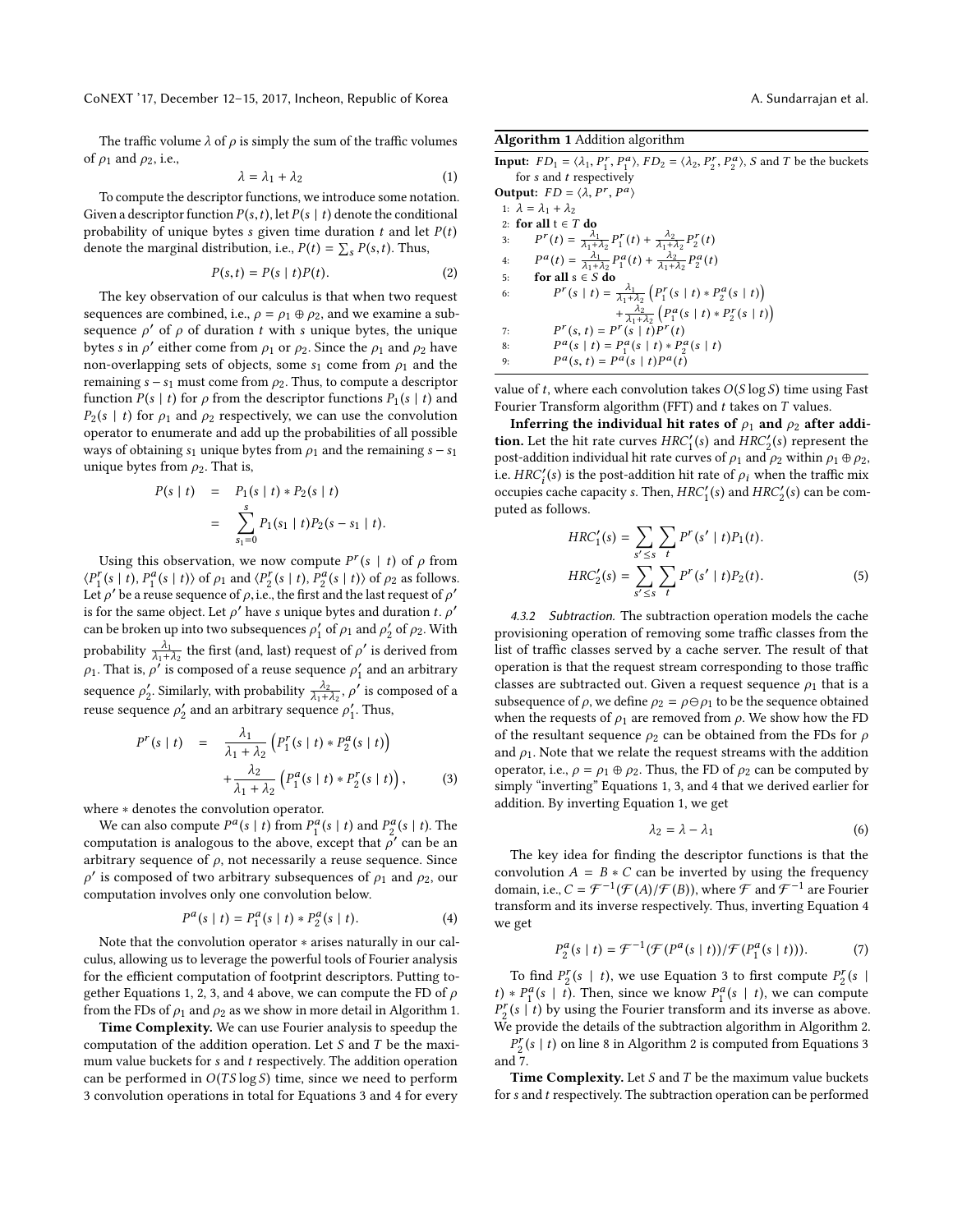## <span id="page-6-1"></span>Algorithm 2 Subtraction algorithm

**Input:**  $FD = \langle \lambda, P^r, P^a \rangle, FD_1 = \langle \lambda_1, P_1^r, P_1^a \rangle, S$  and T be the buckets for s and t respectively Output:  $FD_2 = \langle \lambda_2, P_2^r, P_2^a \rangle$ 1:  $\lambda_2 = \lambda - \lambda_1$ 2: for all  $t \in T$  do<br>3:  $P_a^r(t) = (P^r)$ 3:  $P_2^r(t) = ($ 3:  $P_2^r(t) = (P^r(t) - \frac{\lambda_1}{\lambda_1 + \lambda_2} P_1^r(t)) \frac{\lambda_1 + \lambda_2}{\lambda_2}$ <br>
4:  $P_2^a(t) = (P^a(t) - \frac{\lambda_1}{\lambda_1 + \lambda_2} P_1^a(t)) \frac{\lambda_1 + \lambda_2}{\lambda_2}$  $P^{a}(t) - \frac{\lambda_{1}}{\lambda_{1} + \lambda_{2}} P^{a}_{1}(t) \frac{\lambda_{1} + \lambda_{2}}{\lambda_{2}}$ 5: for all  $s \in S$  do<br>6:  $P_a^a(s \mid t) = 9$ 6:  $P$ <br>7.  $P$  $\mathcal{F}_2^a(s \mid t) = \mathcal{F}^{-1}(\mathcal{F}(P^a(s \mid t))/\mathcal{F}(P_1^a(s \mid t)))$ 7:  $P$ <br>9.  $P$  $P_2^a(s, t) = P_2^a(s | t)P_2^a(t)$ 8:  $P_2^r(s, t) = P_2^r(s | t) P_2^r(t)$ 

in  $O(TS \log S)$  time, since t takes on T values, we need to perform  $O(1)$  Fourier (or, inverse Fourier) transforms for each value of t, and each Fourier (or, inverse Fourier) transform takes O(S log S) time using FFT.

<span id="page-6-5"></span>4.3.3 Scaling. Suppose we wish to increase or decrease the traf fic volume for a request sequence  $\rho_1$ . This operation is called scaling and we express the new request sequence  $\rho = \rho_1 \otimes \tau$ , where  $\tau$  is the factor by which the volume is increased (decreased). We model the volume increase (decrease) as scaling the time variable, i.e., the time stamp of each request in  $\rho_1$  is divided by the factor  $\tau$ . This has the effect of decreasing (increasing) the inter-arrival times for the requests by  $\tau$  when  $\tau > 1$  ( $\tau < 1$ ). We compute the FD of  $\rho$  from the FD of  $\rho_1$  as follows.

<span id="page-6-2"></span>
$$
\lambda = \lambda_1 \tau; P^r(s, t/\tau) = P_1^r(s, t); P^a(s, t/\tau) = P_1^a(s, t).
$$
 (8)

It is worth noting that scaling does not change the hit rate curve of  $P^{r}(s, t/\tau)$  since the marginal distribution of  $P^{r}(s) = P_{I}^{r}(s)$ .<br>Time Complexity Let S and T be the maximum value

Time Complexity. Let  $S$  and  $T$  be the maximum value buckets for  $s$  and  $t$  respectively. The computations in Equation [8](#page-6-2) can be performed in  $O(ST)$  time, faster than addition or subtraction.

Note. It should be noted that the footprint descriptor calculus described in this section predicts the byte hit rate of a request sequence, which is the metric considered in this paper. The calculus works just the same to predict the object hit rate, with the slight modification that  $\lambda$  for a request sequence  $\rho$  is the arrival rate in requests per second rather than in bits per second. Also, note that the calculus allows us to compute the FD of complex traffic mixing operations by composing the three supported operators. For example, to add half the volume of class  $\tau_1$  to  $\tau_2$  and add a third of the resultant to  $\tau_3$ , the FD of the final traffic mix  $\tau =$  $((((\tau_1 \otimes 1/2) \oplus \tau_2) \otimes 1/3) \oplus \tau_3)$  can be computed efficiently using the calculus and FFT from the FD's of  $\tau_1$ ,  $\tau_2$  and  $\tau_3$ .

## <span id="page-6-3"></span>4.4 A Simpler Footprint Descriptor (SFD)

In this section, we outline a simplication of footprint descriptors that makes implementations faster, at the cost of some theoretical rigor. Empirically, we observed that on production traces the descriptor functions  $P^a(s,t)$  and  $P^r(s,t)$  were statistically similar, i.e., the reuse sequences that start and end in a request for the same object, and arbitrary sequences that do not have the reuse property were statistically similar. The reason is that request sequences have requests for millions of different objects, and conditioning on starting and ending on a request for the same object does not alter the

Footprint Descriptors CoNEXT '17, December 12–15, 2017, Incheon, Republic of Korea

statistical behavior of the rest of the sequence very much. Therefore, a simpler footprint descriptor (SFD) is a tuple  $(\lambda, P^r(s, t))$ , i.e., the any-sequence descriptor  $P^a(s, t)$  is dropped since it is similar. the any-sequence descriptor  $P^a(s,t)$  is dropped since it is similar<br>to reuse-sequence descriptor  $P^r(s,t)$ . Having just one descriptor to reuse-sequence descriptor  $P^r(s,t)$ . Having just one descriptor<br>function makes computing SED much simpler and faster for the function makes computing SFD much simpler and faster for the addition and subtraction operations. For instance, if  $P^a(s,t)$  is as-<br>sumed identical to  $P^r(s,t)$ . Fourtion 4 simplifies to the following sumed identical to  $P^r(s,t)$ , Equation [4](#page-5-3) simplifies to the following<br>equation that requires just one convolution instead of two equation that requires just one convolution instead of two.

$$
P^{r}(s \mid t) = P_{1}^{r}(s \mid t) * P_{2}^{r}(s \mid t).
$$
 (9)

Note that SFDs can be used to derive the cache hit rate curve HRC as described in Section [4.2,](#page-4-3) since it depends only on  $P^r(s,t)$ . For these reasons, we often use SFDs in practice in lieu of FDs. these reasons, we often use SFDs in practice, in lieu of FDs.

#### <span id="page-6-0"></span>4.5 Validation of Footprint Calculus

In this section, we validate the addition operation described in Section [4.3](#page-4-1) by computing the hit rate curves using the footprint calculus on SFDs described in Section [4.4.](#page-6-3) We then compare the calculus predictions with the hit rates obtained via cache simulations using the production traces, a simple baseline algorithm, as well as hit rates obtained directly from the production server. Further validation of addition and subtraction also appears as part of the case studies in Sections [5.1.1](#page-8-1) and [5.1.3](#page-9-0) respectively. We do not validate the scaling operator since the hit rate curve after scaling remains unchanged.

Additional traces for validating scalability of addition. Most production CDN servers serve at most two major traffic classes, i.e., the top two traffic classes account for most of the traffic from the server. Our initial set of traces described in Table [1](#page-3-0) were from such servers that each served two classes. However, a few servers serve three or more traffic classes. To validate the addition of more traffic classes, we chose two additional production servers one that served four traffic classes across the four content types of web, image, video and download and another server that served nine traffic classes across three content types, namely web, video and download. These new traces let us evaluate the accuracy of the calculus when a larger number of traffic classes are mixed. The details of the additional traces are described in Tables [2](#page-6-4) and [3](#page-7-0) respectively. In Table [3](#page-7-0) we show nine different traffic classes that have web, video, and download content from different content providers.

<span id="page-6-4"></span>

| Traffic class    | Web    | Download | Image  | Video  |
|------------------|--------|----------|--------|--------|
| Length of trace  | 1      |          |        |        |
| (days)           |        |          |        |        |
| Arrival<br>rate  | 223.53 | 51.04    | 216.42 | 180.01 |
| $(\text{req/s})$ |        |          |        |        |
| Traffic volume   | 411.95 | 101.40   | 41.23  | 181.11 |
| (Mbps)           |        |          |        |        |
| Object<br>count  | 2.89   | 0.23     | 8.78   | 2.54   |
| (millions)       |        |          |        |        |
| Average object   | 0.3    | 0.4      | 0.02   | 0.24   |
| size (MB)        |        |          |        |        |

Table 2: Characteristics of the  $2^{nd}$  set of traces.

Baseline cache provisioning algorithm. We describe a baseline cache provisioning algorithm commonly used in operations that predicts the cache hit rate of a traffic mix using only the hit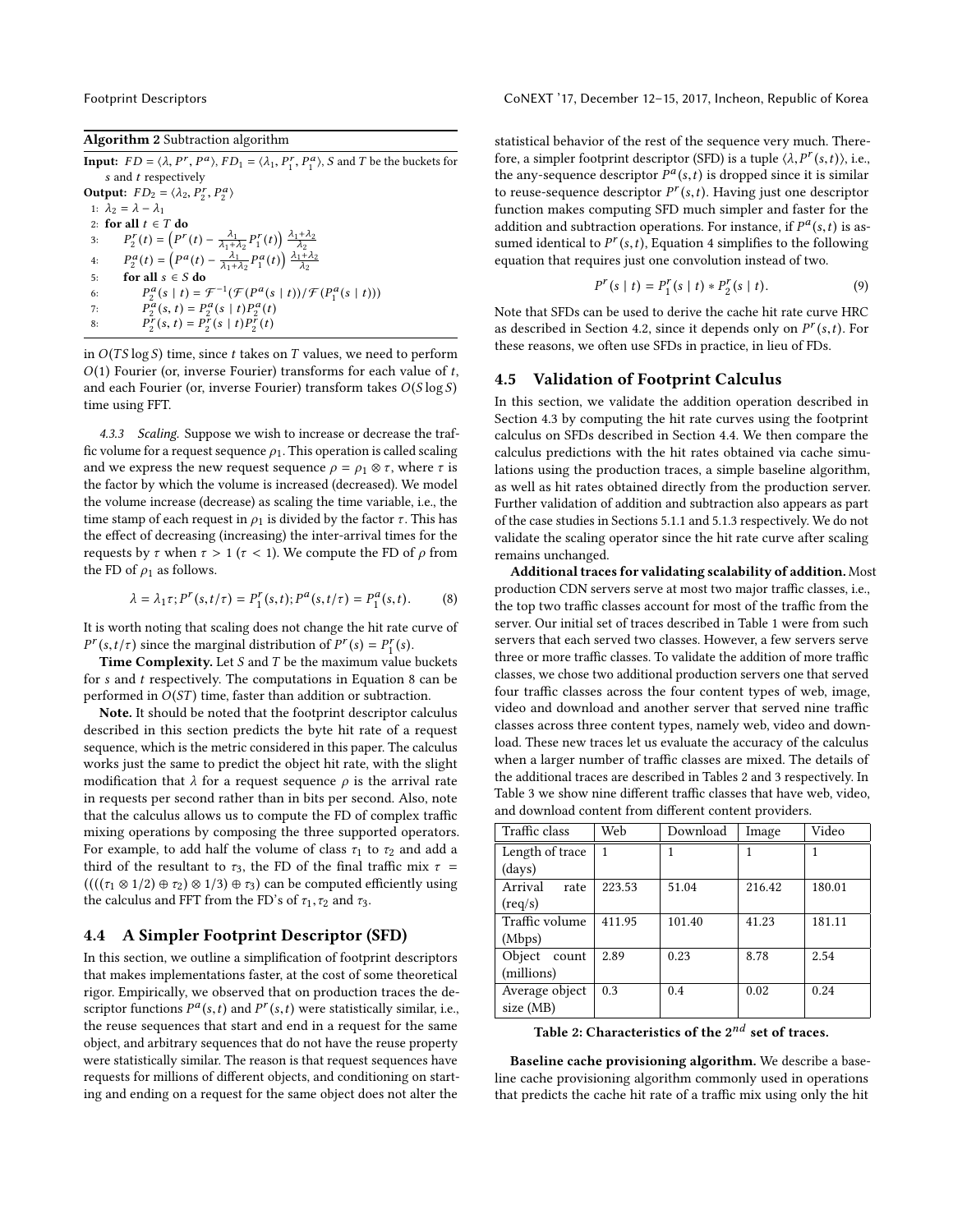<span id="page-7-0"></span>

| Traffic class    | Web-1  | Web-2 | Web-3 | Web-4 | Video-1 | Video-2 | Video-3 | Video-4 | Download |
|------------------|--------|-------|-------|-------|---------|---------|---------|---------|----------|
| Length of trace  | -8     | 8     | 8     | 8     | 8       | 8       | 8       | 8       | 8        |
| (days)           |        |       |       |       |         |         |         |         |          |
| Arrival<br>rate  | 168    | 16    | 6     | 3     | 53      | 21      | 4       | 3       | 22       |
| $(\text{req/s})$ |        |       |       |       |         |         |         |         |          |
| Traffic volume   | 1105.4 | 114.7 | 1.8   | 0.002 | 292.6   | 112.4   | 21.6    | 14.9    | 234.5    |
| (Mbps)           |        |       |       |       |         |         |         |         |          |
| Object<br>count  | 15     | 1.6   | 0.05  | 0.07  | 11.7    | 2.5     | 1.9     | 0.6     | 1.9      |
| (millions)       |        |       |       |       |         |         |         |         |          |
| Average object   | 1.6    | 1.9   | 0.05  | 1.7   | 0.7     | 0.8     | 0.7     | 0.9     | 2.0      |
| size (MB)        |        |       |       |       |         |         |         |         |          |

Table 3: Characteristics of the  $3^{rd}$  set of traces.

rate curves of all traffic classes. For every value of the cache hit rate, the baseline algorithm determines the cache capacities for each traffic class from their respective hit rate curves and adds them up. The hit rate curve thus produced is the predicted curve for the traffic mix. For example, consider two traffic classes with hit rate curves  $HRC<sub>1</sub>(s)$  and  $HRC<sub>2</sub>(s)$  respectively. Then, the cache capacity required by the traffic mix to achieve hit rate  $h$  is predicted as  $HRC_1^{-1}(h) + HRC_2^{-1}(h)$ . This is repeated for all values of h to produce the hit rate curve of the mix.

The baseline algorithm described above is extremely simple and fast with time complexity  $O(S)$ , for hit rate curves having S cache size buckets. While simple, the baseline scheme does not account for the inter-arrival time distributions of the request sequences, and hence is an unreliable predictor of cache hit rates. We discuss the shortcomings in the following section.

FD calculus is superior to the baseline algorithm. We show via simulations using production traces that the calculus is more accurate at predicting hit rates of traffic mixes and is necessary for cache provisioning. For our simulation-based validation, we combine production traces corresponding to each traffic mix and perform a cache simulation on these merged traces for different cache sizes to obtain a hit rate curve. We call this the "simulated" hit rate curve. We also compute the hit rate curve of the traffic mix using the calculus. We call this the "calculated" hit rate curve. Finally, we compute the hit rate curve using the baseline algorithm and we call this the "baseline" hit rate curve.

<span id="page-7-1"></span>

| Traffic mixes                     | Average error of   Average error of |             |  |
|-----------------------------------|-------------------------------------|-------------|--|
|                                   | baseline, %                         | calculus, % |  |
| web+download (Table 1)            | 0.24                                | 0.13        |  |
| video+image $(Table 1)$           | 0.63                                | 0.10        |  |
| Traffic classes in Table 2        | 10.2                                | 0.28        |  |
| Traffic classes in Table 3   11.8 |                                     | 0.34        |  |

Table 4: Average prediction error of the baseline algorithm vs. the FD calculus.

In Table [4,](#page-7-1) we present the average error of the baseline and the calculated hit rates with respect to the simulated values. We present the error for performing the addition operation for the web and download classes, and video and image classes in Table [1](#page-3-0) and the addition of all classes in Tables [2](#page-6-4) and [3.](#page-7-0) While the baseline algorithm has a small error for web+download and video+image from Table [1,](#page-3-0) the large difference and variability in error between the baseline algorithm and the calculus in general, and the consistently

small average error of the calculus, highlight the need for the more accurate calculus in predicting the effects of traffic mixing.

We now discuss another scenario where the calculus is superior to the baseline algorithm. Very often, CDN operators need to predict the effects of traffic scaling on traffic mixing, to better provision caches under varying traffic conditions. For instance, CDN operators would like to know the hit rate of a traffic mix when the traffic volumes of one or more traffic classes are varied. We show that under such circumstances, the calculus (using the scaling operation in conjunction with addition) provides more reliable outputs than the baseline algorithm which responds erratically to traffic scaling.

To illustrate this scenario, we consider the traffic mix of the traffic classes in Table [2.](#page-6-4) We consider two scenarios, 1) the traffic classes are mixed at their current traffic volumes (unscaled versions) and 2) we scale the traffic volume of the download traffic class up by 20 times, to 2028 Mbps, and predict the cache hit rate under traffic mixing in this new scenario (scaled versions). In Figure [4,](#page-7-2) we plot the "simulated", "calculated" and "baseline" hit rate curves without scaling. We also plot the hit rates curves of the traffic mix (after scaling the download traffic class) predicted by the calculus ("calculated-scale") and the baseline algorithm ("baseline-scale"). We refer to traffic mix web+image+video+download from Table [2](#page-6-4) as "wivd". We also zoom in on the x-axis for clarity.

<span id="page-7-2"></span>

Figure 4: Hit rate curves of the traffic mix in Table [2](#page-6-4) before and after scaling the download traffic class by a factor of 20.

From Figure [4,](#page-7-2) we see that the hit rate curve predicted by the calculus, wivd(calculated), closely matches the simulated hit rate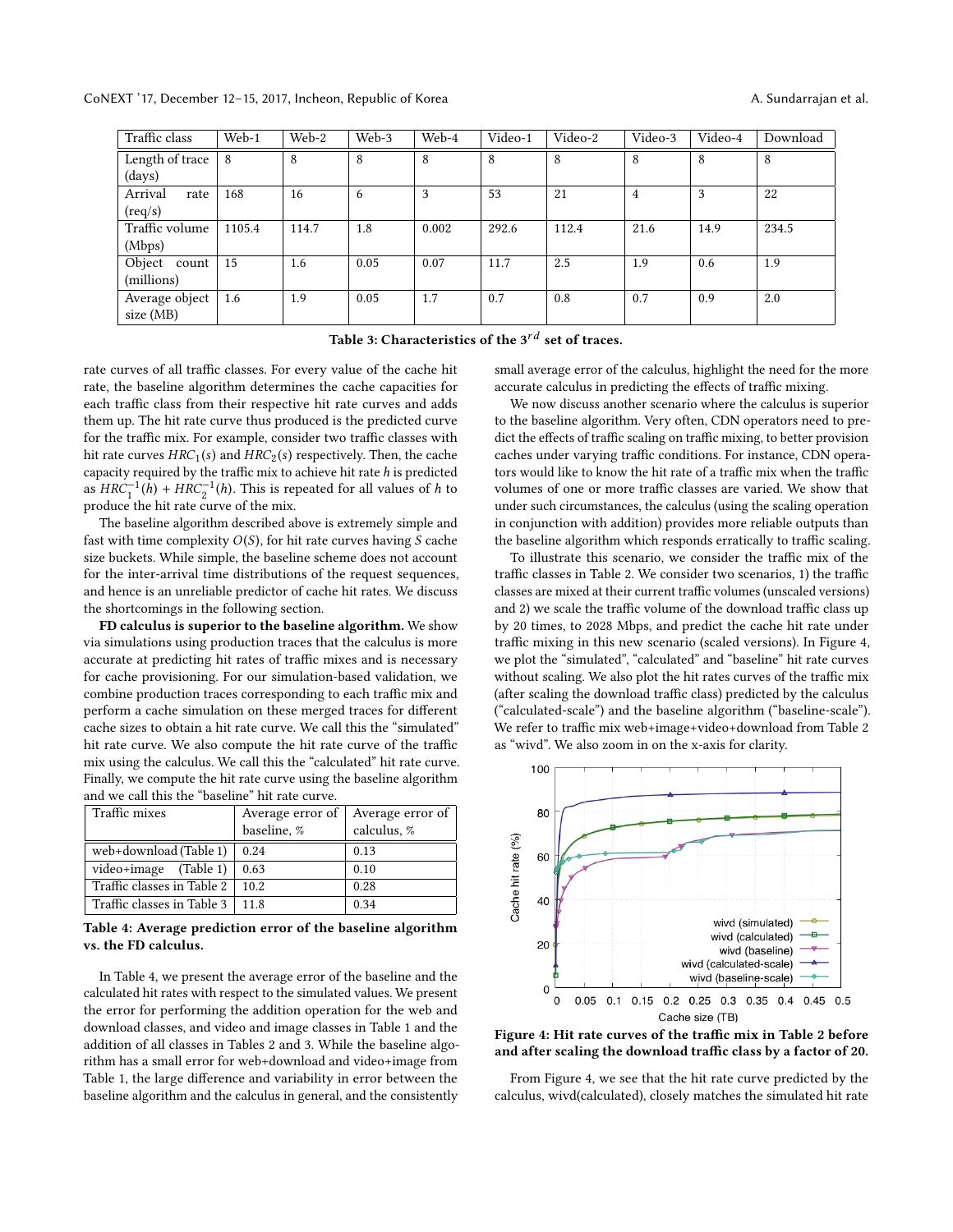<span id="page-8-2"></span>

Figure 5: Hit rate curves of traffic classes in Table [2.](#page-6-4)

curve, wivd(simulated), with an average error of 0.28%. However, the error between the simulated curve, wivd(simulated), and the baseline scheme, wivd(baseline), without scaling is much higher at 10.2% on average, as previously discussed. After scaling the download traffic class up by a factor of 20, we see that the hit rate of the traffic mix, wivd(calculated-scale), increases as expected because the download traffic class dominates the mix (see the hit rate curve of the download traffic class labelled pre-addition in Figure [5\)](#page-8-2). On the contrary, there is little change in the estimate of the baseline algorithm after scaling, wivd(baseline-scale), and the estimated hit rate is less than that of the calculus by 17.8% on average. This is because the baseline algorithm is unaware of the changes in the inter-arrival times of requests after scaling, which the calculus takes that into account.

We do similar comparisons for the other sets of traces. We scale up 20 times the image traffic class in the video+image mix in Table [1.](#page-3-0) We also scale up 20 times the download traffic class in both the web+download mix in Table [1](#page-3-0) and the mix of traffic classes in Table [3.](#page-7-0) We find that "baseline-scale" is 8.6% less than "calculatedscale" on average in the case of video+image in Table [1,](#page-3-0) 4.2% less than "calculated-scale" on average in the case of web+download in Table [1](#page-3-0) and 23.1% less than "calculated-scale" on average for the traffic mix in Table [3.](#page-7-0) This evaluation further emphasizes the need for the more accurate calculus that accounts for both the spatial and temporal interactions between traffic classes during traffic mixing and predicts hit rates accurately.

FD calculus matches well with production setting. We perform a production validation by comparing the hit rates produced by our calculus with the hit rates measured directly from the production server serving the required mix of traffic over the same time period. Measuring it directly from the production server measures the actual production caching software implemented on the deployed hardware. This validation method validates only one point on the HRC, the point that corresponds to the actual cache size of the production server. We measured the average hit rate reported by the production servers corresponding to the traffic mixes in Tables [1,](#page-3-0) [2](#page-6-4) and [3.](#page-7-0) The results are in Table [5.](#page-8-3)

From Table [5,](#page-8-3) we see that that calculus predicts the cache hit rate of the traffic mixes considered with a prediction error of at

Footprint Descriptors CoNEXT '17, December 12–15, 2017, Incheon, Republic of Korea

<span id="page-8-3"></span>

| Traffic mix      | Cache size | Hit rate from | Hit rate from |
|------------------|------------|---------------|---------------|
|                  | (TB)       | calculus, %   | server, %     |
| web+download 3.0 |            | 86.6          | 84.1          |
| (Table 1)        |            |               |               |
| video+image      | 3.7        | 37.7          | 39.3          |
| (Table 1)        |            |               |               |
| Traffic classes  | 2.0        | 79.9          | 77.4          |
| in Table 2       |            |               |               |
| Traffic classes  | 3.7        | 68.6          | 67.5          |
| in Table 3       |            |               |               |

Table 5: Production validation.

most 2.5% in all cases. The difference in hit rates is in part due to the fact that the production servers were intermittently used to serve small amounts of other traffic classes by the mapping system. Moreover, the footprint calculus models a pure LRU algorithm while the production system has extra optimizations that we do not currently model. The low prediction errors from our production validation further strengthens the case for using footprint descriptor calculus to provision caches in CDNs.

# <span id="page-8-0"></span>5 APPLYING FOOTPRINT DESCRIPTORS IN A PRODUCTION CDN

In this section, we provide case studies to show how footprint descriptors plays a key role in cache provisioning in CDNs.

## 5.1 Traffic mix evaluation service

Several what-if questions arise in the process of determining the optimal traffic mix of traffic classes that is served by a cache server. A traffic mix evaluation service can provide detailed information about cache occupancy and hit rates when various traffic classes are combined together. The output of the service prevents poor mixing choices from going into effect in any cache server. We used footprint descriptors to implement the service that is currently in use by the operations staff at Akamai in a limited beta setting. The service computes footprint descriptors for each traffic class hosted on the CDN using the techniques described in Section [4.](#page-4-2) The service keeps a database of all the cache servers and their properties, including the cache space available. We show how FDs are used to answer key questions that arise in the context of traffic mixing.

<span id="page-8-1"></span>5.1.1 Estimating space requirement of a traffic mix. Given a set of traffic classes with their respective traffic volumes, a CDN operator might be interested in the cache capacity required by the traffic mix to provision servers to achieve a target hit rate. The traffic mix evaluation service computes the output using the following steps.

 $(1)$  The footprint descriptor of all the traffic classes of interest are computed efficiently using the techniques outlined later in Section [5.3.](#page-10-0) Each traffic class is then scaled to the required traffic volume using the ⊗ described in Section [4.3.3,](#page-6-5) and added together using the ⊕ described in Section [4.3.1,](#page-4-5) which gives the footprint descriptor of the traffic mix.

 $(2)$  Using Theorem [4.1,](#page-4-6) the HRC of the traffic mix is computed from its footprint descriptor.

(3) Given the HRC and the target hit rate  $h$ , the required cache size *s* is determined such that the hit rate  $HRC(s) \geq h$ .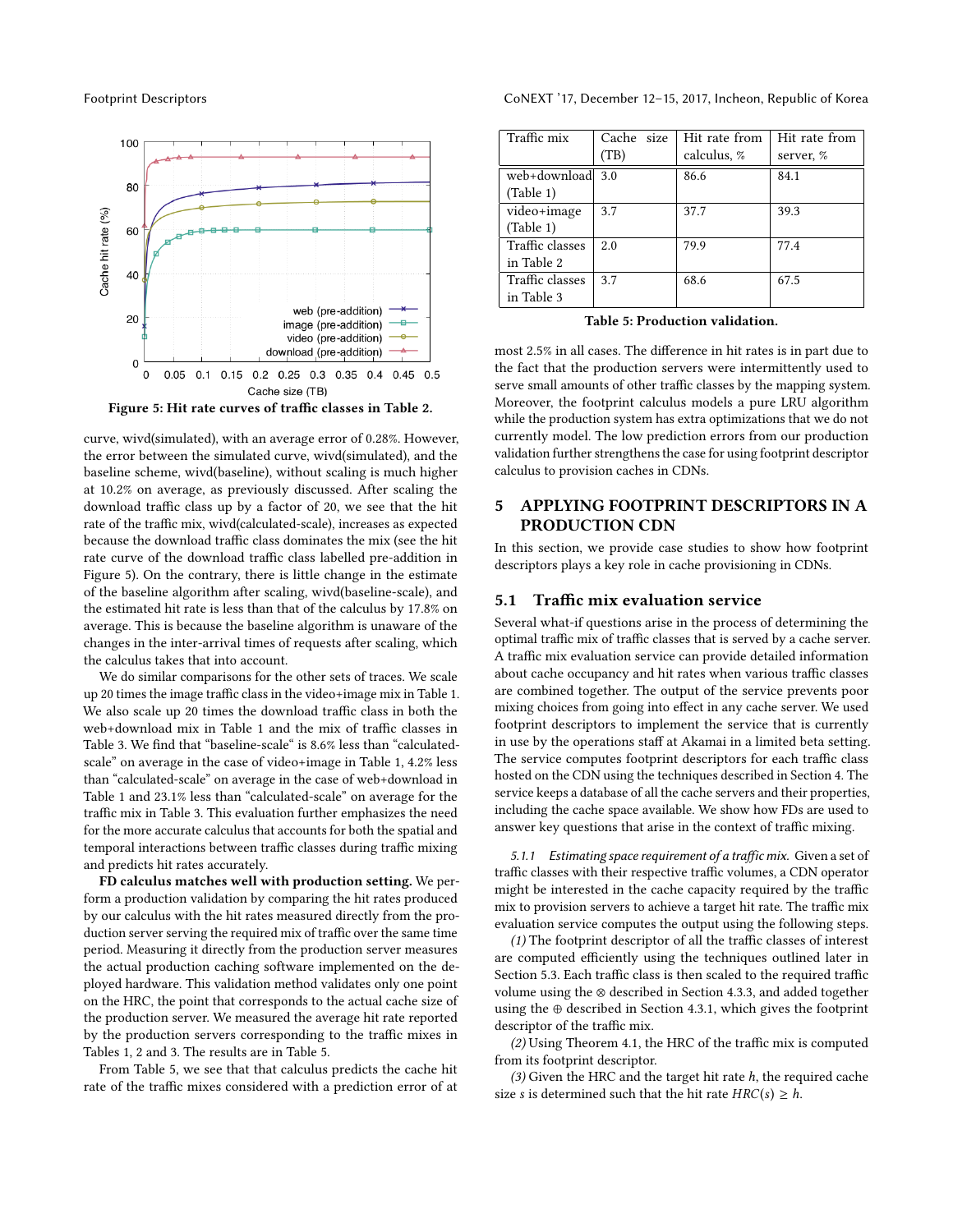Figure 6: Addition operation on web and download traffic classes in Table [1.](#page-3-0)

 $\mathcal{P}$ 

Cache size (TB)

 $1.5$ 

web (pre-addition)

 $3.5$ 

3

download (pre-addition)

 $2.5$ 

web+download (calculated)

web+download (simulated)

Validation of functionality. We consider one example, the traffic mix of the web and download traffic classes in Table [1](#page-3-0) to illustrate the use of footprint descriptor calculus. Figure [6](#page-9-1) shows the HRCs of the web and download traffic classes labeled "pre-addition", as well as the HRC of the mix as computed by the calculus labeled "calculated". To validate the correctness of the HRC of the mix, we merge the request traces for both the classes by interleaving the requests in the ascending order of their time stamp. The HRC derived from the merged trace using cache simulations is shown in Figure [6,](#page-9-1) labeled "simulated". As can be seen, the calculated and simulated HRCs match closely with an average error of 0.13%, thus validating that the addition algorithm works on production traces.

5.1.2 Predicting the outcome of traffic mixing in a given server. For this use case, the operator provides the cache size of the server and the traffic classes with their respective traffic volumes to be mixed in that server. With this input, the service does the following:

 $(1)$  The footprint descriptors of all the traffic classes of interest are computed, scaled to the required traffic volume using the  $\otimes$ described in Section [4.3.3,](#page-6-5) and added together using the ⊕ described in Section [4.3.1,](#page-4-5) to give the footprint descriptor of the traffic mix.

 $(2)$  Using Theorem [4.1,](#page-4-6) the HRC of the traffic mix is computed. Using Equation [5,](#page-5-6) we also compute the (post-addition) HRCs of each traffic class in the mix.

(3) Given the total cache size and the HRC of the mix, we obtain the hit rate of the mix. Using the total cache size and the (postaddition) HRC of the individual traffic classes, we obtain the hit rates of each traffic class in the mix.

 $(4)$  Using the post-addition hit rates of each traffic class and their (pre-addition) HRCs, we can obtain the cache space occupied by each traffic class after the addition.

Thus, our service predicts the overall cache hit rate for a given traffic mix, individual cache hit rates for each traffic class after mixing, and the cache space occupied by each traffic class in the cache after mixing. This information is valuable to differentiate between good and poor mixes.

Validation of functionality. We continue with the above example of mixing web and download traffic classes described in Table [1.](#page-3-0) We assume here that the cache server has a total cache size of 1 TB. As

shown in Figure [6,](#page-9-1) the HRC labeled "web+ download(calculated)" Figure [7](#page-9-2) shows the pre-addition and post-addition HRCs for both the web and download traffic classes. Plugging in 1 TB as the cache space, we see that within the mix, the web traffic class gets a hit rate of 80.5%, while the download traffic class gets a hit rate of 84%. Now, performing a reverse lookup for these hit rates in the original HRCs for these two traffic classes in Figure [7,](#page-9-2) we see that the web

traffic class occupies 300 GB in cache, while the download traffic

says that the cache will get 82% overall hit rate. The HRC labeled "web+download(simulated)" confirms the correctness of the value.

download traffic classes in Table [1.](#page-3-0)

class occupies the remaining 700 GB.

<span id="page-9-0"></span>5.1.3 Splitting domains in a traffic class. A traffic class consists of user requests for content hosted on a specific set of domains. Often, domains need to be removed from traffic classes to achieve better load balancing. In such situations, it is important to predict how the caching characteristics of the traffic class would change if some domains are removed. This prediction can be performed using the subtraction operator  $\ominus$  described in Section [4.3.2.](#page-5-7) We first collect the traces for the domains to be removed from the original traffic class, and we compute the footprint descriptor for the resulting traffic class using the subtraction operation. The resultant footprint descriptor can be used to compute the hit rates after the split.

Validation of functionality. We plot the results of this operation in Figure [8.](#page-10-1) Note that the x-axis has been truncated for clarity of presentation. In this instance, we want to remove a certain set of domains from the video traffic class in Table [1.](#page-3-0) In Figure [8,](#page-10-1) video\_complete indicates the hit rate curve for the entire traffic class, video\_set2(calculated) is the hit rate curve of the remaining domains when video\_set1 is removed. video\_set2(simulated) is the hit rate curve of video\_set2 computed via cache simulations. We see that video\_set2(calculated) compares very well with video\_set2(simulated), with an average error of 0.05%, confirming that  $\ominus$  works well on production traces as well.

#### 5.2 Hit rate targets with cache partitioning

In many situations, it is necessary to guarantee a certain hit rate performance for a subset of traffic classes in a traffic mix, while

<span id="page-9-1"></span>80

60

40

20

 $\mathbf 0$ 

 $\Omega$ 

 $0.5$ 

 $\overline{1}$ 

Cache hit rate (%)

<span id="page-9-2"></span>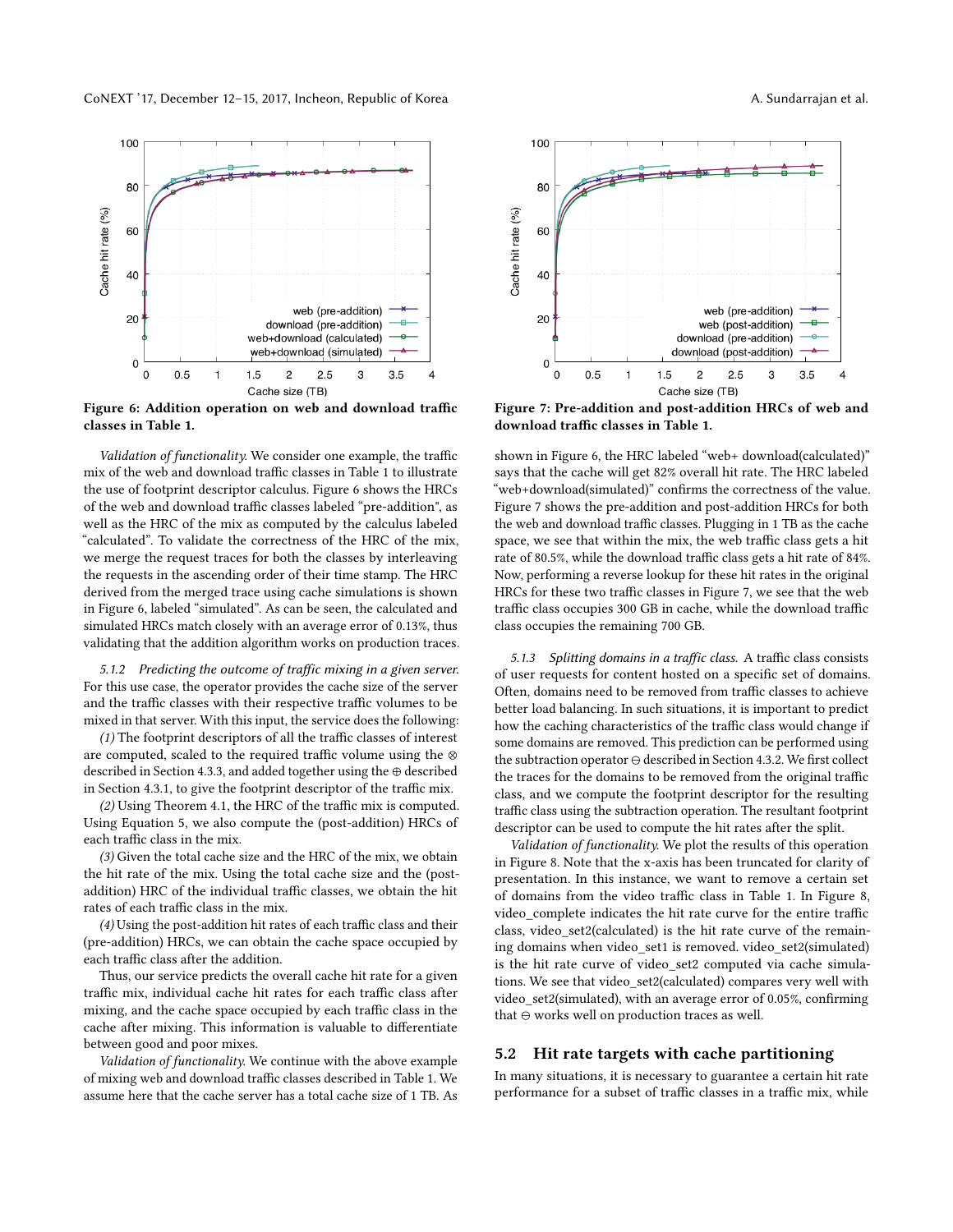<span id="page-10-1"></span>

Figure 8: Subtracting a subset of domains from the video traf- fic class in Table [1.](#page-3-0)

ensuring that the traffic mix does well overall. The traffic mix evaluation service uses cache partitioning to ensure that each traffic class meets its target hit rate while making the best use of the remaining cache space to maximize the overall cache hit rate.

The aims of cache partitioning are twofold: (1) ensure that each traffic class gets at least its requisite cache space, and  $(2)$  any leftover space is assigned appropriately to the traffic classes, so that the hit rate of the cache as a whole is maximized.

The first aim is achieved using our calculus as follows:  $(1)$  Using Theorem [4.1,](#page-4-6) HRCs are computed from the footprint descriptor for all traffic classes;  $(2)$  A reverse lookup is performed on the HRCs, to get the cache size needed for the given target hit rate. This is the requisite partition size for each traffic class.

Towards the second aim, the leftover cache space is divided into a number of smaller blocks. Each block is added incrementally to the traffic classes, using the following method:  $(1)$  Compute the traffic-weighted first derivative of the HRC of each traffic class at the point where size of the cache is equal to its current partition size;  $(2)$  Identify the traffic class with the highest value of this first derivative. This class can provide the most benefit in cache hit rates if it is given the block being considered; (3) Assign the block to the class with the highest derivative, and increase its partition size.

All the remaining cache space is assigned to traffic classes in this way. The resulting partition of cache space maximizes the server's cache hit rate, while meeting the hit rate targets of the individual traffic classes. Once the partition sizes are determined, the partitions are implemented as separate virtual LRU caches within the given server. The method of allocating leftover cache space is similar to the utility maximization approach described in  $[20]$  where the first derivative of the HRC is the utility function.

Validation of functionality. We continue with our example of mixing web and download traffic classes from Table [1.](#page-3-0) We assume here that the cache server has a total cache size of 1 TB. First we consider targets of 85% hit rates to both the traffic classes. The (postaddition) HRCs for the individual traffic classes suggest that neither class can achieve this hit rate, since the cache space available is 1 TB. Thus, partitioning to achieve 85% hit rate is infeasible. Next, we consider a hit rate target of 83% for the web class and 75% to the

Footprint Descriptors CoNEXT '17, December 12–15, 2017, Incheon, Republic of Korea

<span id="page-10-2"></span>

Figure 9: Map-reduce framework to parallelize footprint descriptor computation.

download class. These targets are chosen to illustrate how footprint descriptors can be used for cache partitioning. A reverse lookup of hit rate in Figure [6](#page-9-1) shows that the requisite cache spaces for the web and download classes are 625 GB and 125 GB, respectively. This leaves 250 GB of available cache space unassigned to either class. The first derivative method [\[20\]](#page-12-8) is used to determine the assignment of the leftover 250 GB, and it assigns all of it to the download class. Thus, the 1 TB cache is partitioned into 625 GB and 375 GB partitions. The hit rate of the web class meets its target of 83%, while the download class achieves a better than target hit rate of 82.5%. As observed in [\[20\]](#page-12-8), cache partitioning can be used to improve the overall cache hit rate when multiple traffic classes share the cache space. Indeed the cache hit rate after mixing the web and download traffic classes increases from 82% without explicit partitioning to 83% with partitioning.

## <span id="page-10-0"></span>5.3 Parallelizing the computation of FDs

Before footprint descriptors can be used in operational decision making as illustrated in previous sections, they need to be computed from request sequences. Typically, request sequences over observation periods of a couple of days to a week are processed to compute footprint descriptors. These sequences may contain over a billion distinct URLs. Such industrial-strength computation is a heavyweight proposition both in terms of memory and CPU cycles. We develop a novel map-reduce-based framework that uses the ⊕ operation of our calculus to parallelize the computation of footprint descriptors for large request sequences. The procedure is below.

Map phase. Split the input request sequence into N smaller request sequences that share no objects between them. We accomplish this by hashing the URL of each request into N buckets, each bucket representing a smaller request sequence.

Reduce phase. Compute the footprint descriptors of the N smaller sequences in parallel. Using  $oplus$ , add the footprint descriptors for the smaller sequences in parallel, until we are left with one footprint descriptor. This is the footprint descriptor of the input stream.

The complete framework is shown in Figure [9](#page-10-2) where,  $\oplus$  is the addition algorithm described in Section [4.3.1.](#page-4-5) The reduce phase begins by computing the footprint descriptors for the N object-disjoint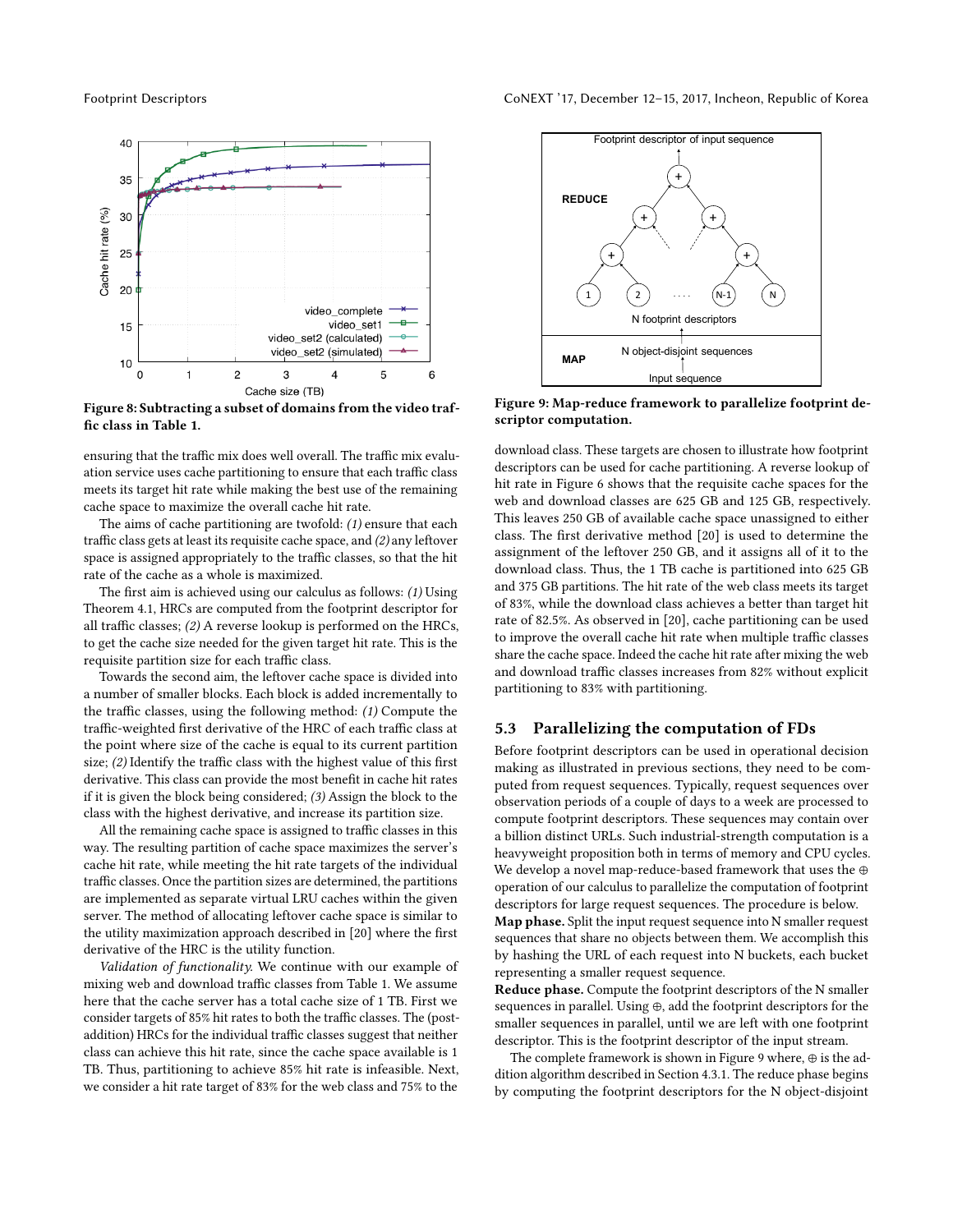smaller sequences (the N leaves) and adding them in parallel, bottom up, until we obtain the footprint descriptor of the original input sequence which is the root of the tree. This framework parallelizes a seemingly serial process and can speed up computation that increases nearly linearly in the number of compute nodes.

Validation. We implement this parallel footprint descriptor computation algorithm in Amazon EMR [\[1\]](#page-12-9). We run map-reduce jobs in a cluster with up to 32 nodes. We use m3.xlarge machines in all experiments. The reported time is the elapsed time of the map-reduce job recorded by the cluster.

To evaluate the speedup due to parallelization, we use a much larger set of production traces corresponding to a video traffic class collected from 29 servers over a period of 8 days. The request rate is 1,234 req/s and the traffic volume is 6.76 Gbps. The trace contains 227.3 million objects with an average object size of 0.7 MB.

We observe that it takes 420 minutes to compute the footprint descriptor of the video traffic class without parallelization and 28 minutes with a 16-way parallelization and 16 minutes with a 32 way parallelization, that is a speed up of 15 and 26.2 respectively with no impact on the accuracy of the output.

#### <span id="page-11-0"></span>6 RELATED WORK

Caching has been active area of research for the past decades. We only review the work on caching that is most closely related to our work. Much of the closely-related prior work fall into the realm of cache modeling and cache composition.

Cache modeling. We subdivide the relevant work on cache modeling into empirical modeling based on stack distance, which is the number of unique bytes in a request subsequence, and theoretical modeling that assumes certain statistical properties of the request sequences. Stack distance-based caching models were first proposed in [\[16\]](#page-12-6). Stack distance is useful to compute hit rate curves that plot the cache hit rate as a function of cache size. The simple algorithm proposed in [\[16\]](#page-12-6) has high space and time overheads and is infeasible for large input sequences such as those in the CDN context. Subsequently, several time and space-efficient algorithms have been proposed in the literature, such as those in [\[3,](#page-12-10) [18,](#page-12-11) [24,](#page-12-12) [26\]](#page-12-13). However, none of the stack distance algorithms in the literature provide a calculus that allows operations such as addition, subtraction, and scaling, a key necessary ingredient that the footprint descriptor calculus provides for CDN cache provisioning. Several theoretical models have been proposed to predict cache hit rates as early as the 1970's [\[11,](#page-12-14) [14\]](#page-12-15). Of particular interest is the work in [\[5,](#page-12-16) [9\]](#page-12-17) that relates the cache size with the cache hit rate and cache eviction age for IRM traffic. More recent work [\[7,](#page-12-18) [10\]](#page-12-19) extend such ideas to caching policies beyond LRU. In contrast, our work is focused on modeling and predicting properties of arbitrary production workloads of a CDN that are hard to capture with IRM-like models.

Cache composition. Cache composition has been studied in the context of CPU caches, where applications running in multi-processor machines share the CPU cache. More recently, cache composition has been studied in the context of memory caches and storage systems. Analytical models have been developed to predict cache hit rates of time-shared systems, such as those in [\[2,](#page-12-20) [22,](#page-12-21) [23\]](#page-12-22). These models compute the hit rate of a shared cache in the presence of

context switching. The authors in [\[4\]](#page-12-23) propose three cache composition models with varying degrees of accuracy that predict the impact on cache hit rates when two non-overlapping applications run together in the shared L2 cache. The model presented in [\[8\]](#page-12-24) goes one step further to characterize overlapping data in multi-threaded programs by predicting the overlapping footprint based on how threads interleave when running concurrently. Some other related work [\[25,](#page-12-25) [27,](#page-12-26) [28\]](#page-12-27) develop models that more accurately characterize memory footprint of processes using novel sampling techniques and derive hit rates from those footprints. A more recent work [\[12\]](#page-12-28) develops a kinetic model of LRU cache, based on the average eviction time (AET). In contrast to prior work in cache composition, we support a wider range of composition operations on traffic classes, including addition, subtraction and scaling. Unlike prior work, our work is based on a theoretical sound foundation of footprint descriptor calculus. Further, our empirical approach is focused to the specific challenges in CDN cache provisioning.

## <span id="page-11-1"></span>7 CONCLUSIONS AND FUTURE WORK

Cache provisioning in CDNs is challenging because of the diverse requirements imposed by diverse traffic classes. It is also challenging due to the immense scale of the operations, both in terms of traffic volumes and the large network of cache servers. Footprint descriptors provide a simple and elegant way of capturing the caching properties of a traffic class. The theory of footprint descriptor calculus allows us to add, subtract, and scale traffic classes to answer important "what-if" questions that arise in CDN operations. The connections to Fourier analysis that allow footprint descriptors to be manipulated in the "frequency domain" is also of interest. Footprint descriptors are well-suited for use in production network operations, since as we show the prediction error is under 2.5% for key use cases on the servers considered.

Our work also leaves several interesting open problems for future work. We briefly highlight two such directions. Given the footprint descriptor of a request sequence entering a cache, can we derive the footprint descriptor of the requests that result in a cache miss? Such an extension will allow us to analyze a hierarchy of caches using footprint descriptors. Another challenging problem of immense interest is how to load balance traffic classes across servers or groups of servers such that the overall miss traffic of the traffic mix is minimized, without overloading the servers or the network? In this paper, we discuss how the traffic mix evaluation service could be used to predict the effects of a traffic mix. But this requires manual intervention by an operator. We are working on developing optimization models based on footprint descriptor calculus to automate the evaluation of traffic mixes such that the overall miss rate is minimized while the servers are load balanced.

## ACKNOWLEDGMENTS

We thank our anonymous reviewers for their comments that helped improve the quality of the work. We are also grateful to our shepherd Sergey Gorinsky for his great feedback on the paper. This research was supported in part by NSF grant CNS-1413998. Opinions expressed in this paper are solely that of the authors and not necessarily that of Akamai or UMass or any other organization.